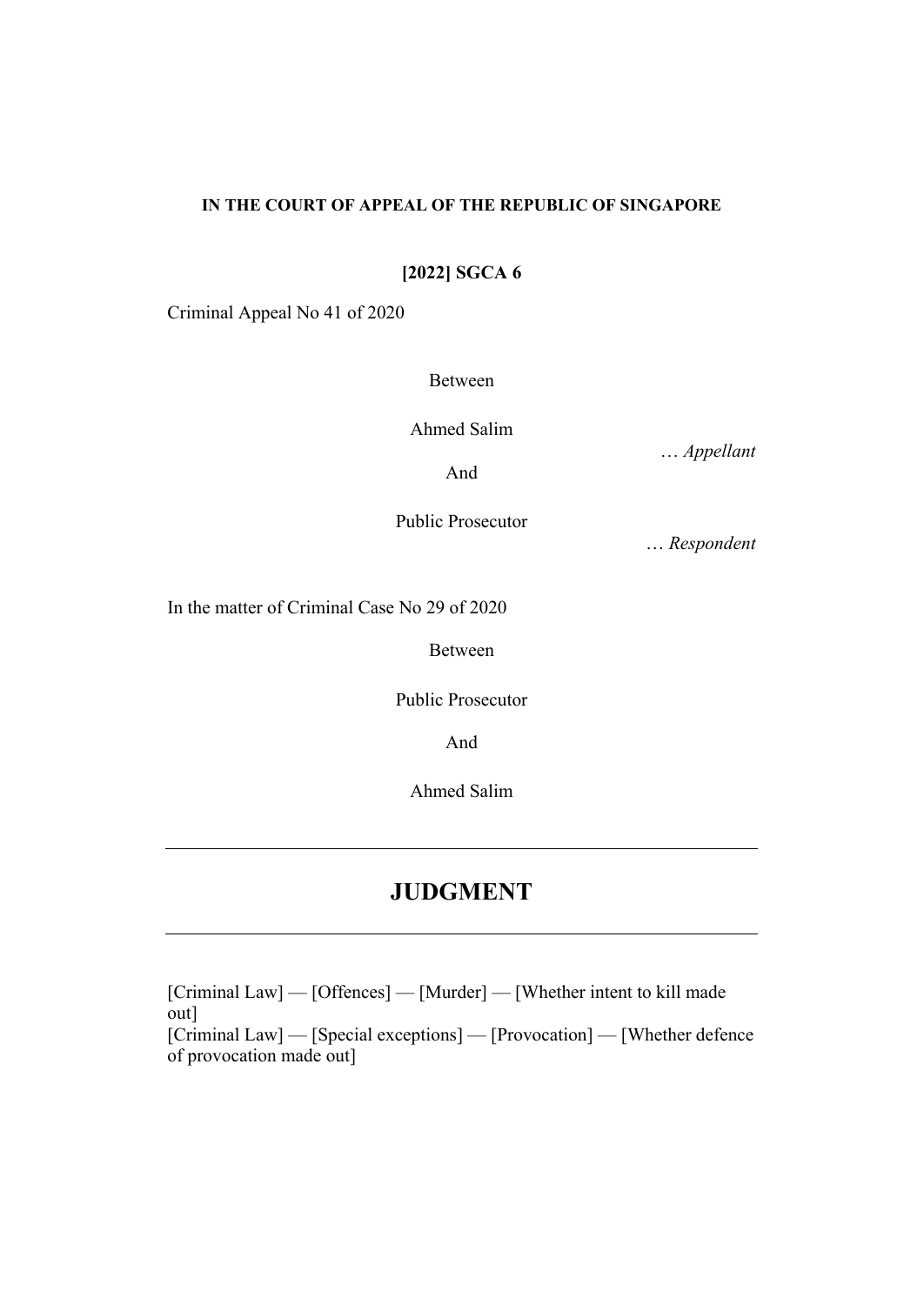[Criminal Law] — [Special exceptions] — [Diminished responsibility] — [Whether diminished responsibility is precluded where offence is premeditated] — [Whether diminished responsibility made out]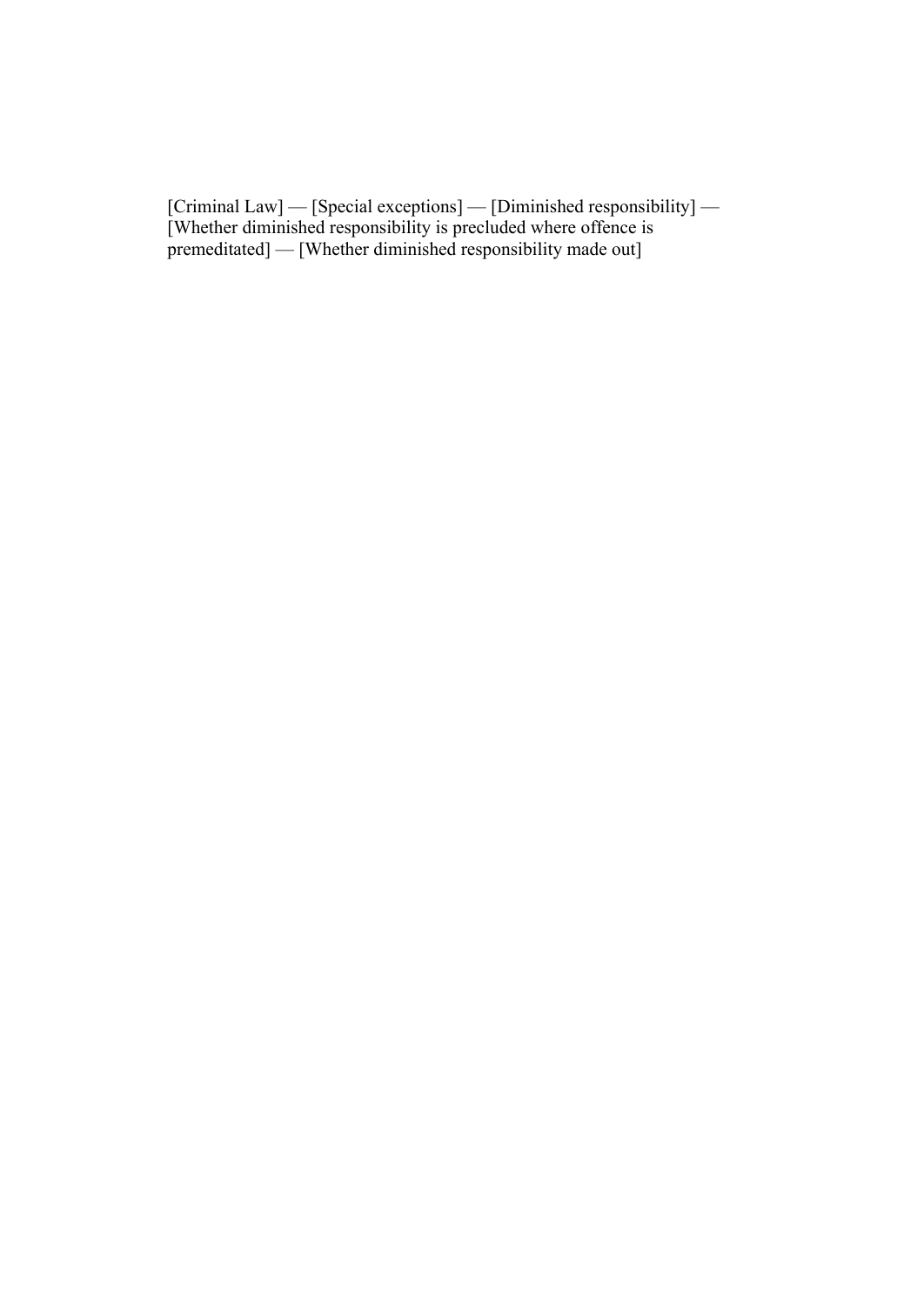**This judgment is subject to final editorial corrections approved by the court and/or redaction pursuant to the publisher's duty in compliance with the law, for publication in LawNet and/or the Singapore Law Reports.**

## **Ahmed Salim v Public Prosecutor**

## **[2022] SGCA 6**

Court of Appeal — Criminal Appeal No 41 of 2020 Sundaresh Menon CJ, Andrew Phang Boon Leong JCA and Chao Hick Tin SJ 12 October 2021

19 January 2022

## **Sundaresh Menon CJ (delivering the judgment of the court):**

### **Introduction**

1 The appellant, who was suffering from an adjustment disorder ("AD") at the material time, planned the murder of his ex-fiancée, and then carried out his plan. The High Court judge ("the Judge") convicted him of a murder charge under s 300(*a*) of the Penal Code (Cap 224, 2008 Rev Ed) ("Penal Code") and sentenced him to the mandatory death penalty. The main point of contention in this appeal is whether he can avail himself of the partial defence of diminished responsibility in circumstances where the murder was premeditated. This gives us the occasion to consider whether the fact that a murder is premeditated precludes an accused person from claiming that partial defence of diminished responsibility is made out. In our judgment, it does not. We are satisfied that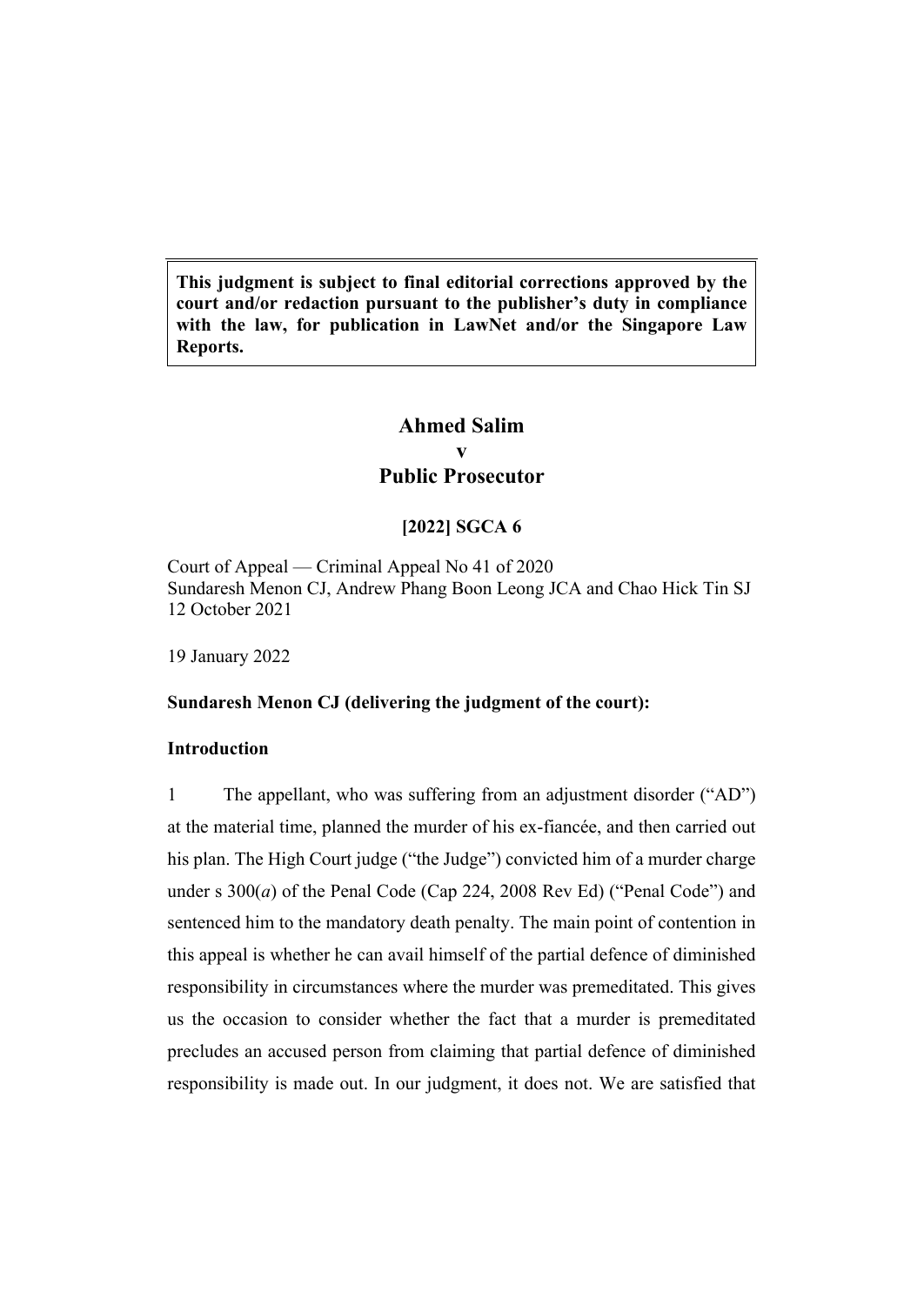diminished responsibility may be established in certain limited circumstances even where the murder is premeditated. However, we find that the appellant in this case has failed to establish the partial defence of diminished responsibility. He has also failed to rebut any of the elements of the murder charge or to prove any other defence. The appeal is therefore dismissed.

#### <span id="page-3-0"></span>**Background facts**

2 The material facts were largely undisputed by the parties and were set out in an Agreed Statement of Facts, which the Judge relied on heavily (see *Public Prosecutor v Ahmed Salim* [2021] SGHC 68 ("GD") at [3]–[32]). The key facts were also admitted to by the appellant in his police statements, as well as in what he said to Dr Christopher Cheok Cheng Soon ("Dr Cheok"), an IMH psychiatrist who assessed him in January 2019 and who was called as a witness by the Prosecution. While there was initially some dispute over the accuracy of certain facts recorded in the appellant's police statements, counsel for the appellant, Mr Eugene Thuraisingam ("Mr Thuraisingam"), conceded at the outset of his oral submissions before us that the appellant was no longer contesting the accuracy of the facts recorded in the appellant's police statements. We therefore accept the facts recorded in these statements as true and rely on them in setting out the salient facts, as follows.

<span id="page-3-1"></span>3 The appellant and the deceased, one Nurhidayati Bt Wartono Surata ("Yati"), had been in an intimate relationship from around May 2012. In November 2017, they decided to get married. However, sometime in May or June 2018, Yati started seeing someone else. This led to an initial confrontation with the appellant, but the two reconciled after that and continued dating from sometime in July or August 2018. This proved to be short-lived, however, and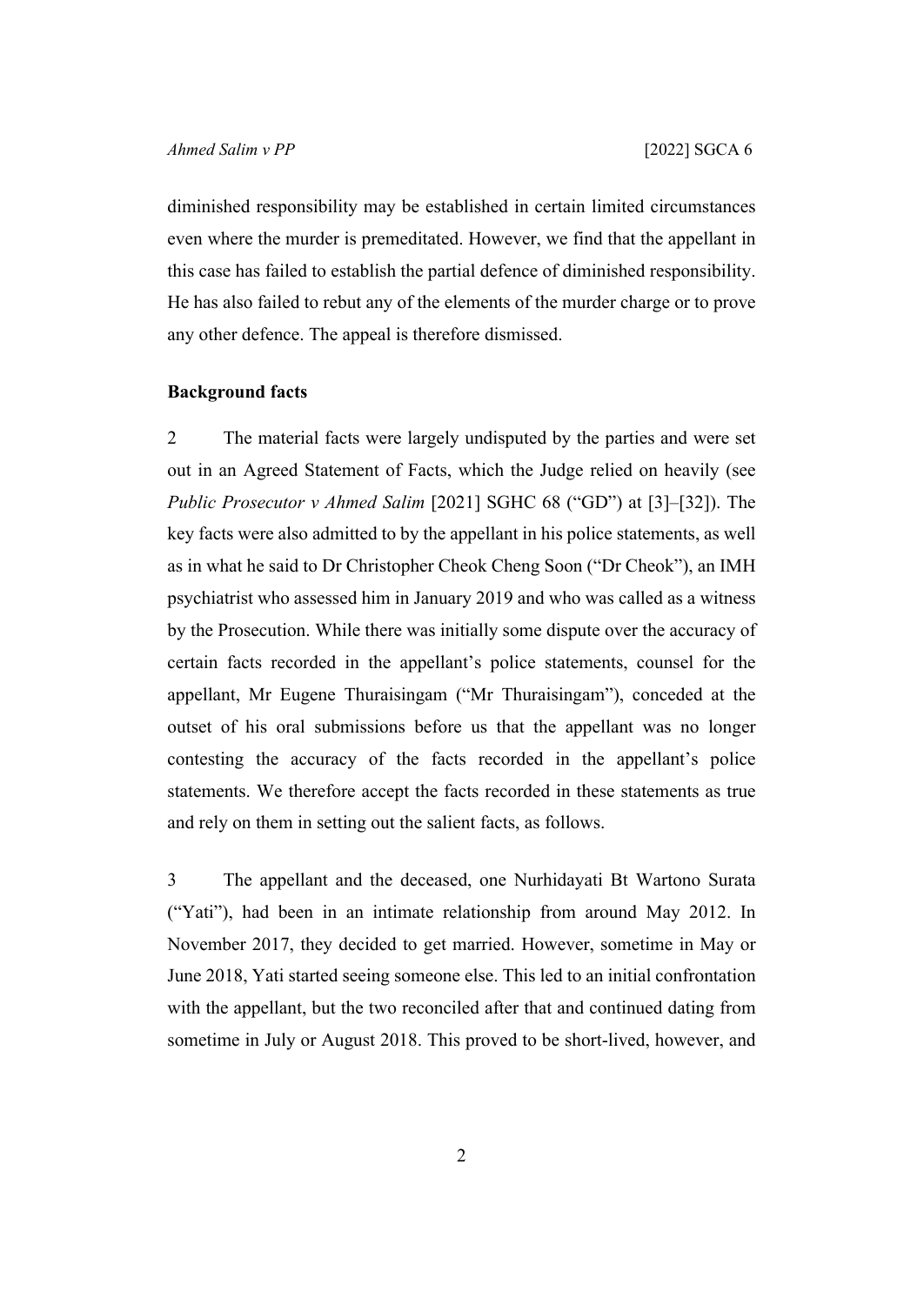by late October or early November 2018, Yati began seeing yet another person, one Hanifa Mohammad Abu ("Hanifa").

4 On 9 December 2018, Yati admitted to the appellant that she had a new boyfriend, referring to Hanifa. The appellant was so upset by this that he decided he would kill Yati. He made plans for this, first by choosing his murder weapon. To this end, he searched for and found a rope with which he planned to strangle Yati to death. He decided on the rope as his potential murder weapon because it was soft and easy to keep hidden in his pocket until it was needed and yet strong enough that he could kill her with it. He also knew that it was against the law to carry sharp weapons in public and so ruled out using a knife, presumably because of the risk of his plan being discovered and derailed. As he often used to take Yati to a hotel when they met, he decided that he would bring the rope with him once he knew that they would be going there. He decided that the hotel would be suitable as the murder location because of the privacy it offered, since it would not be as easy to strangle her in other public locations.

5 The appellant arranged to meet Yati on 23 December 2018. They checked into a room at the Golden Dragon Hotel ("the Hotel"). The appellant had brought the rope with him. Yati lied to the appellant that day that she had not met with Hanifa, and convinced the appellant that she would continue to meet the appellant as they had been doing. The appellant therefore decided not to proceed with his plan to kill her. However, after they parted ways, Yati called the appellant later the same evening and told him that she wanted to end their relationship. The appellant was again very upset by this and decided that he would kill her when they next met. The appellant persuaded her to meet him at the Hotel again on 30 December 2018 and she agreed.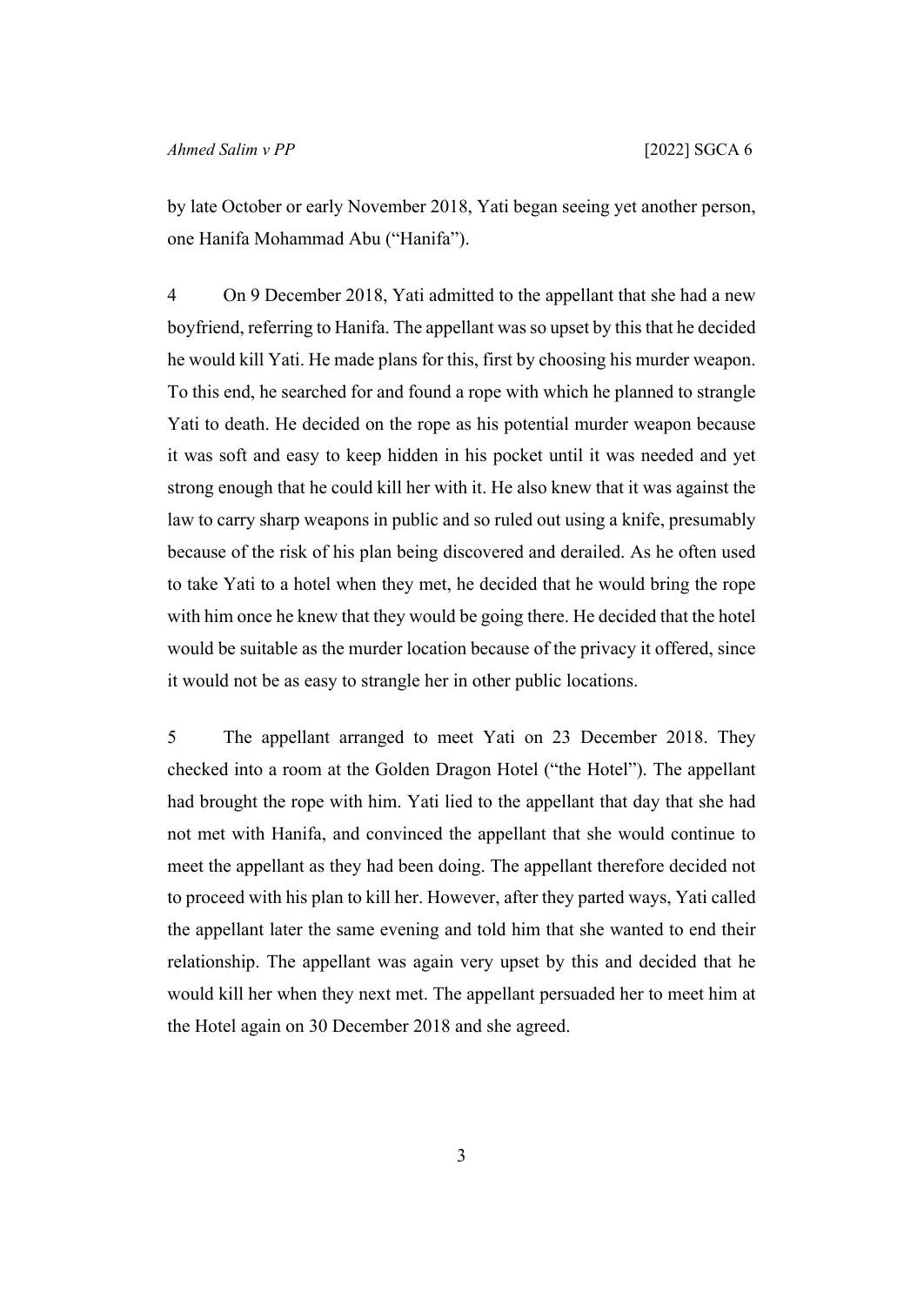6 On 30 December 2018, the appellant intentionally wore the same clothes he had worn on the previous occasion because he knew the rope was still in his pocket. That morning, he withdrew nearly all the money in his bank account, in order to remit this to his family in Bangladesh.

<span id="page-5-0"></span>7 The appellant and Yati later checked into a room at the Hotel. There, he warned her to break off her relationship with Hanifa and threatened to kill her if she did not. He then took a bath towel and circled it around her neck twice in order to frighten her. However, Yati refused to break up with Hanifa and replied that as far as she was concerned, the appellant could kill her. The appellant then "decided to kill her" and tightened the towel. He saw blood flowing out of one of Yati's ears and he realised that Yati would call the police if he let go and she survived. He therefore decided to kill her and pulled the towel even tighter using all his strength, by stepping on one end of the towel and pulling at the other end. Yati initially struggled but slowly lost consciousness and stopped moving. The appellant then removed the towel. However, the appellant heard a sound coming from her mouth and was unsure whether she was still alive. The appellant took the rope that he had brought along and circled it around her neck two to three times, "in order to ensure that she died". He then tightened the rope using strength he described as "7 out of 10" and secured the rope with two or three knots. The appellant noticed that Yati was not moving. However, he continued to hear a very low sound coming from her mouth or nose. In order to "make sure that she was dead", he placed a towel over her face and used his hand to press the towel down around the area of her mouth and nose with all his strength for 10 or 15 seconds. The sound ceased, and the appellant observed that Yati's face had become discoloured. He proceeded to twist Yati's head from the left to right with a force he described as "6 or 7" on a scale of 10, "to ensure that [even] if [a] doctor came, she also would not survive".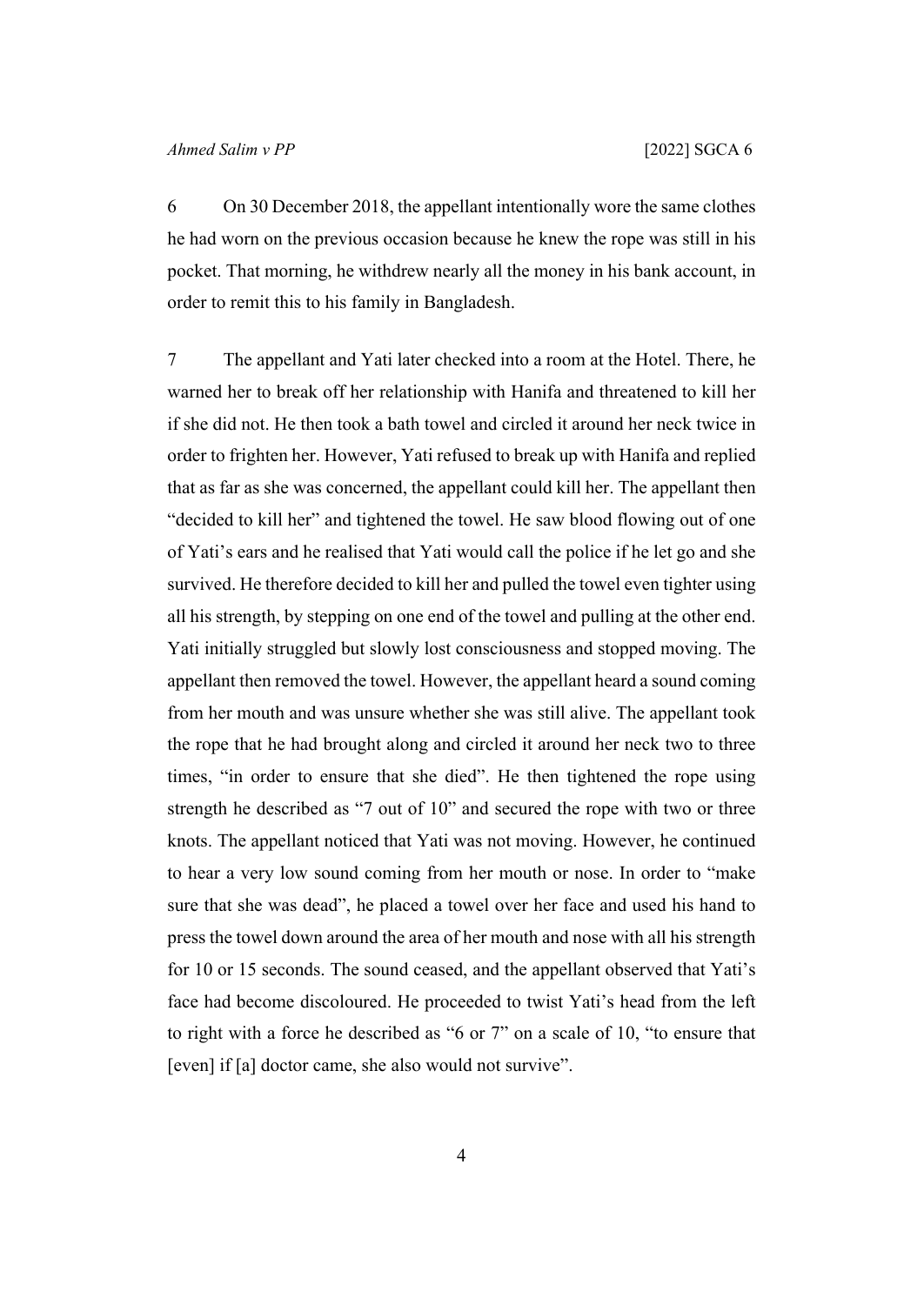<span id="page-6-0"></span>8 Shortly after he killed Yati, the appellant took several steps that evidenced his intention and attempt to escape from Singapore. He informed his dormitory mates that he was returning to Bangladesh, left his dormitory, and changed his location multiple times (GD at [146]). He also handed the money which he had withdrawn that morning to a friend, and asked him to help remit the money to the appellant's family in Bangladesh. He avoided the attempts of his supervisor to contact him and instead called a staff member who was not familiar with him and told her that he wanted to cancel his work permit and collect his passport. He even volunteered to pay for his own flight ticket even though this was not the usual practice  $(GD \t{at} [147])$ . He was eventually apprehended by the police when he showed up at his employer's office to discuss his repatriation arrangements. But even then, he struggled, and force had to be used to effect the arrest (GD at [149]).

#### **High Court proceedings**

9 The appellant was charged with murder under s 300(*a*) of the Penal Code. It was not disputed that he had caused Yati's death. The three disputed issues were: (a) whether he had intended to kill Yati ("the first issue"); (b) whether the partial defence of grave and sudden provocation was made out ("the second issue"); and (c) whether the partial defence of diminished responsibility was made out ("the third issue").

10 At trial, the appellant gave a version of events which bore some material differences from what was reflected in his police statements. The appellant testified that in the Hotel room, he initially placed the towel around Yati's neck but did not tighten it. The suggestion was that he intended at this stage to frighten Yati, rather than to kill her. With the towel around Yati's neck, the appellant then tried to persuade her not to speak to Hanifa for a month, at least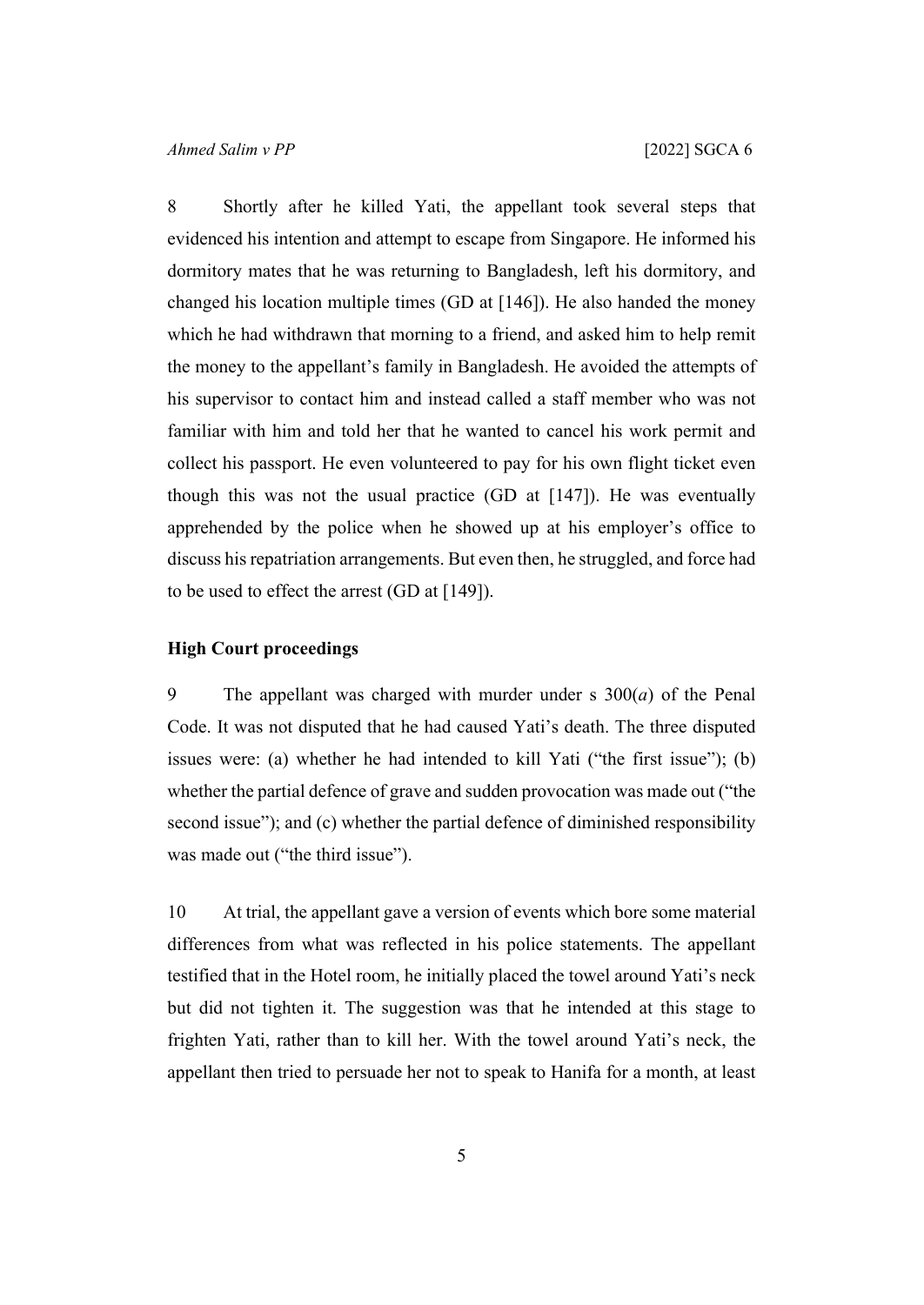until after the appellant had returned to Bangladesh (he had already previously planned to return to Bangladesh in February 2019). At this stage, matters took a critical turn, according to the appellant. Yati allegedly refused and said: "why don't you go to Bangladesh and sleep with your mother. Your mother and me are the same thing, you go and sleep with your mother". She also allegedly said: "Hanif is not like you. He is not stupid like you. Hanif is better than you … I have been to a hotel with Hanif and I had sex with him. And I really enjoyed having sex with him and he is much better than you in bed, and I have done everything with him … next time I go out with Hanif, I will do a video and I will send you the video" ("the Humiliating Words"). The appellant said that he got progressively angrier as Yati was speaking until he was no longer able to control his anger. He then tightened the towel around her neck and she stopped moving within a minute. The appellant believed at this point that Yati was already dead. However, he heard a sound that seemed to come from her throat and he covered her mouth with a towel in order to stop the sound. As the sound persisted, he decided to tie a rope around her neck to try to stop the sound. However, even after he did this, the sound persisted and so, he twisted her head forcefully from one side to the other after which, the sound stopped. The appellant claimed that his intention in taking all these further actions after he strangled her with the towel was merely to stop the sounds emanating from her, and was not to kill her, because he believed by then that she was already dead.

11 To the extent that the appellant's evidence at trial was inconsistent with his police statements, we can disregard it for the purposes of this appeal because, as we have already noted, Mr Thuraisingam conceded that the facts were as stated in the police statements (see [\[2](#page-3-0)] above). However, we have set out the appellant's trial evidence because it provides context for the Judge's decision, which we now turn to.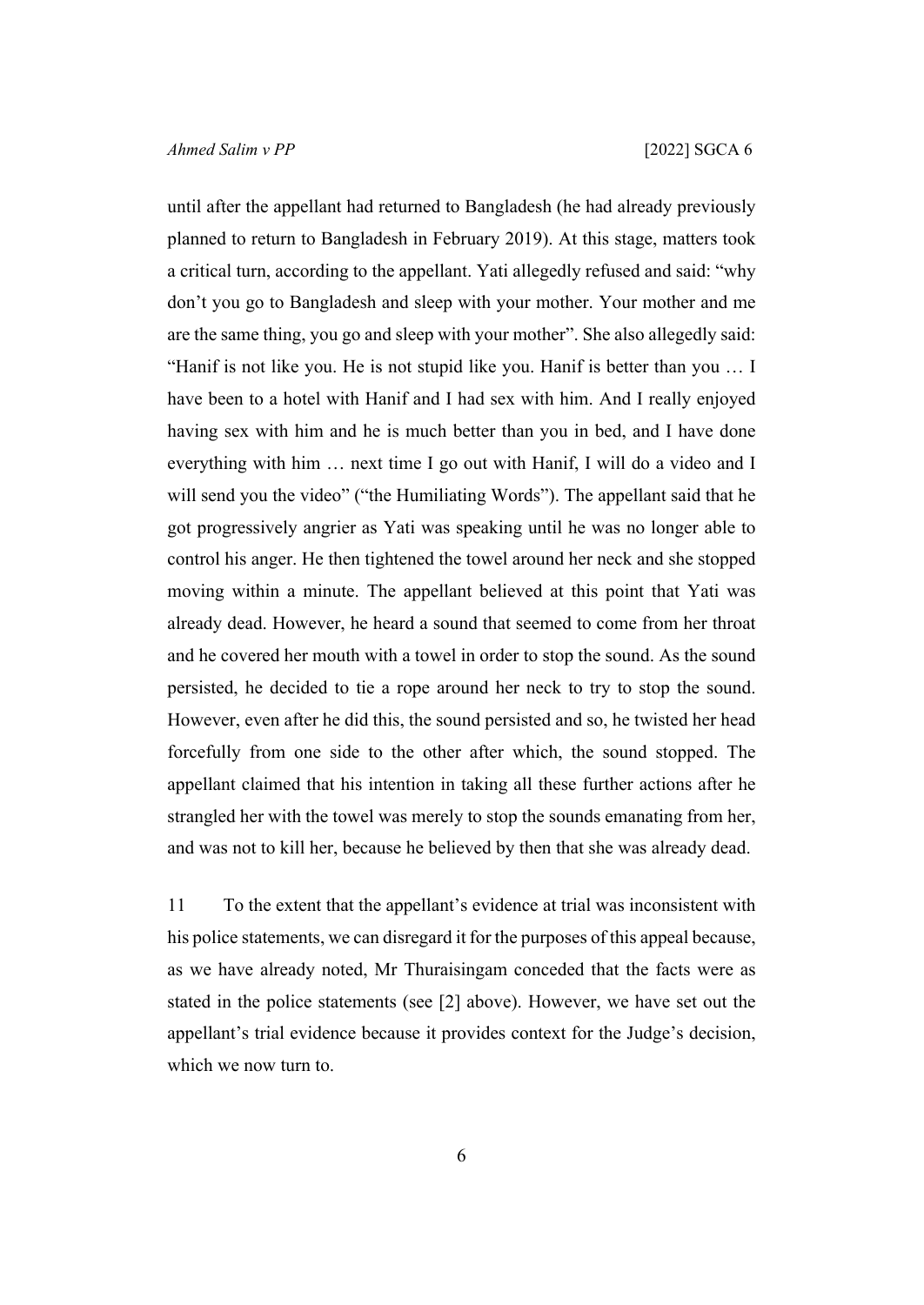12 In relation to the first issue, which concerns the appellant's intention, the Judge found that the appellant's intention at the material time was to cause Yati's death (GD at [50]). This was clearly demonstrated by the number, nature, and the sequence of the physical acts committed by the appellant (GD at [48]). In addition, the appellant had admitted to Dr Ung Eng Khean ("Dr Ung"), the expert witness called by the Defence, that he had decided to kill Yati when he finally strangled her on 30 December 2018. Prior to coming to this point, he said he had circled the towel around her neck two times without tightening the towel. The accuracy of his admission to Dr Ung was not challenged at trial (GD at [49]). This showed that the appellant *intended* to cause Yati's death.

13 The appellant's intention to kill Yati was further reflected in the fact that he had already decided on a plan to kill Yati if she did not agree to break up with Hanifa, and had brought the rope along with him in order to carry this out (GD at [70], [78]).

14 In relation to the second issue, which concerns the partial defence of grave and sudden provocation, the Judge found that this was not made out because Yati never uttered the Humiliating Words. Given the allegedly momentous impact those words had on the appellant, it was highly significant that he did not mention this in any of his police statements and in his interviews with Dr Cheok. The first time he raised it was in an interview with Dr Ung on 19 May 2020, 17 months after killing Yati (GD at [90] to [93]). There was no sensible explanation for why the appellant did not mention this in his police statements (GD at [93]–[101]) or in his interviews with Dr Cheok (GD at [102]– [106]).

15 In relation to the third issue, which concerns the partial defence of diminished responsibility, the parties did not dispute that the first two elements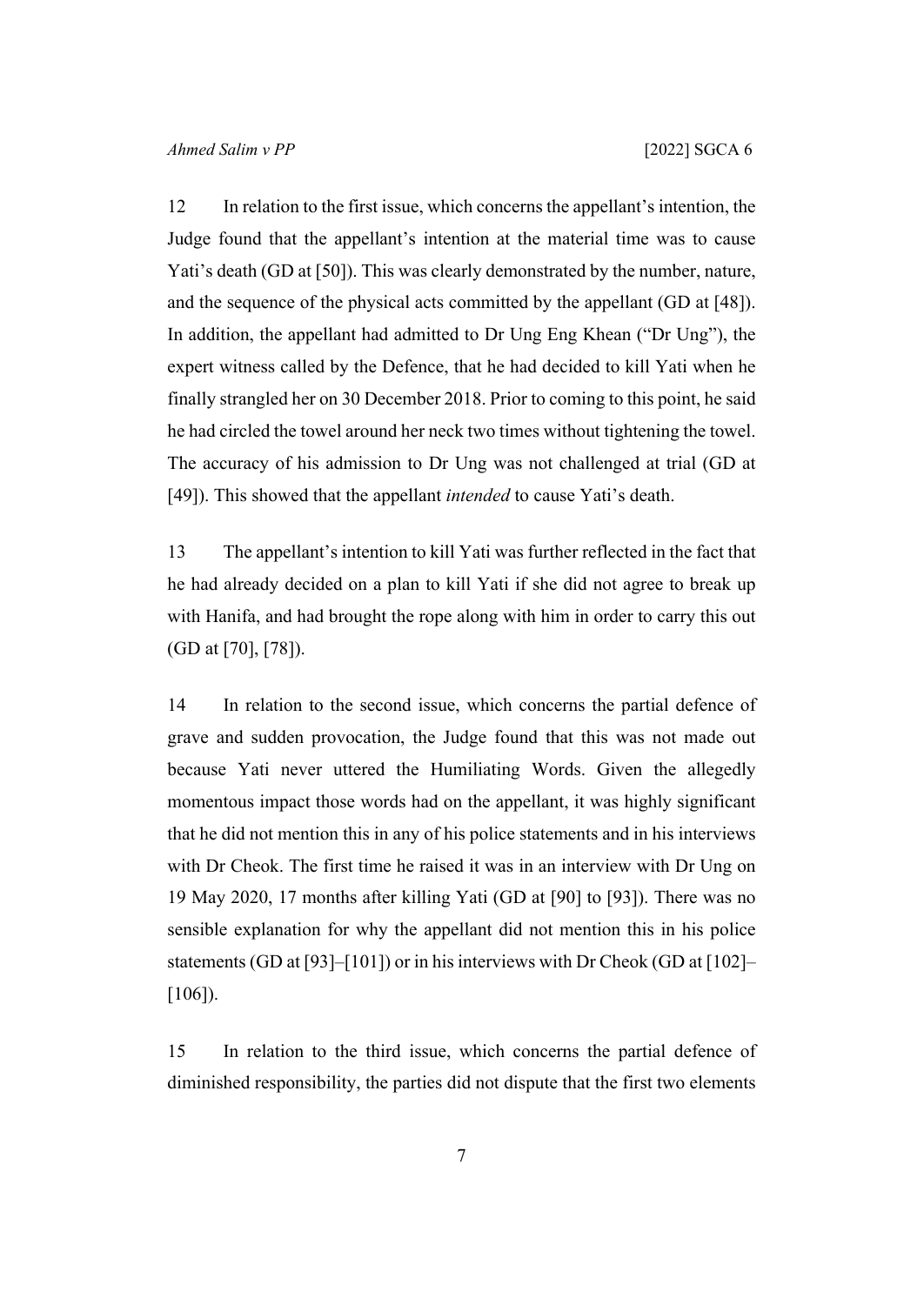of diminished responsibility were established, namely that: (a) the appellant was suffering from AD which is an abnormality of mind; and (b) AD is a recognised mental disorder. However, the dispute was over whether the third element of the defence was made out, namely, whether the appellant's mental disorder substantially impaired his mental responsibility for the murder. The Prosecution submitted that this element was not satisfied, whilst the Defence submitted that it was.

<span id="page-9-0"></span>16 The parties did not dispute that there are typically three ways in which a psychiatric condition may substantially impair a person's mental responsibility: (a) if it affects the person's perception of physical acts and matters; (b) if it hinders the person's ability to form a rational judgment as to whether an act is right or wrong; and (c) if it undermines the person's ability to exercise will power to control physical acts in accordance with that rational judgment (*Public Prosecutor v Wang Zhijian and another appeal* [2014] SGCA 58 ("*Wang Zhijian*") at [67]; *Nagaenthran a/l K Dharmalingam v Public Prosecutor and another appeal* [2019] 2 SLR 216 ("*Nagaenthran*") at [25]). The parties were also in agreement that there was no impairment of the appellant's perception of events and his ability to judge right from wrong. The only dispute was over whether his AD materially affected his self-control.

17 The Judge found that it did not (GD at [120]–[158]). The appellant's actions before, during, and after killing Yati proved that he was able to exercise self-control, assess the situation, weigh his options and act on that basis (GD at [137]–[140]). There was also no factual basis to support any suggestion that the appellant had a "surge of negative emotions" which led to his loss of selfcontrol, since the Judge had found that Yati did not utter the Humiliating Words as alleged by the appellant. In addition, the appellant had already been aware that Yati wanted to break up with him and that she had a new boyfriend before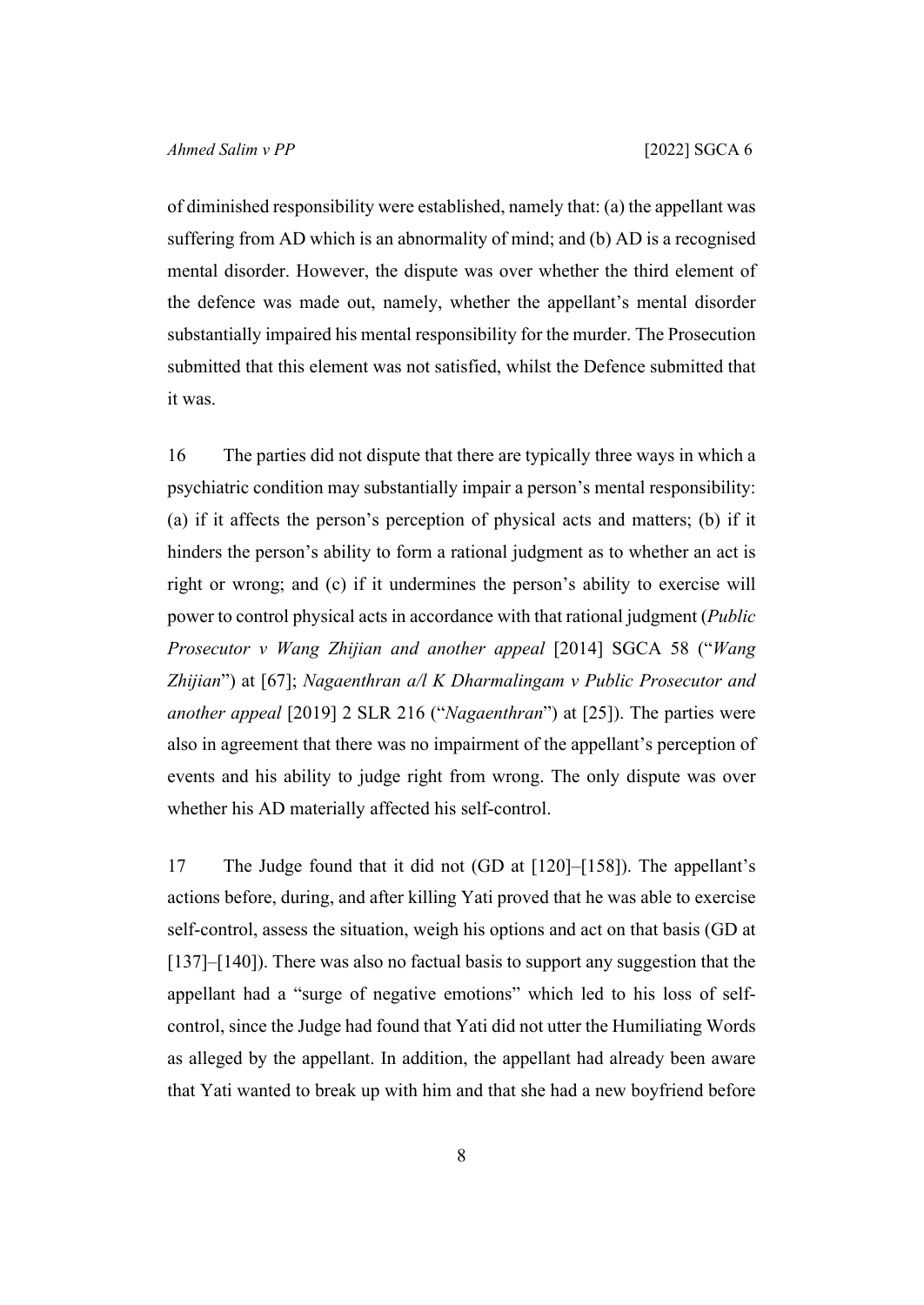their final meeting. He had in fact quarreled with her about this every day in the period leading up to the murder. This was therefore not a new revelation which would have led him to lose his self-control (GD at [130]).

#### **Parties' arguments on appeal**

18 The appellant appealed against the Judge's findings on all three issues and essentially repeated arguments similar to those he had advanced before the Judge below.

19 In relation to the first two issues, the Defence argued in its written submissions that the Judge erred in relying on the appellant's police statements and his statements to Dr Cheok because the appellant was not in the right frame of mind when making those statements, and because there were alleged translation errors in those statements. It was also contended that the murder was not premeditated, and there was no intent to kill. Instead, the appellant had lost control upon being provoked by the Humiliating Words which led him to kill Yati.

20 However, Mr Thuraisingam did not pursue these two contentions during his oral submissions, which was plainly correct given that, by that juncture, the appellant had decided not to contest the accuracy of the appellant's police statements (see [[2\]](#page-3-0) above).

21 These two issues can be disposed of briefly. Based on the facts recorded in the appellant's police statements (see [[3\]](#page-3-1)–[[8\]](#page-6-0) above), it is clear that the appellant had planned the murder beforehand. Among other things, he had brought the rope with him as his chosen murder weapon, selected the Hotel as the meeting place because it was a private and convenient location where he could carry out the intended act of strangling her to death, and withdrawn his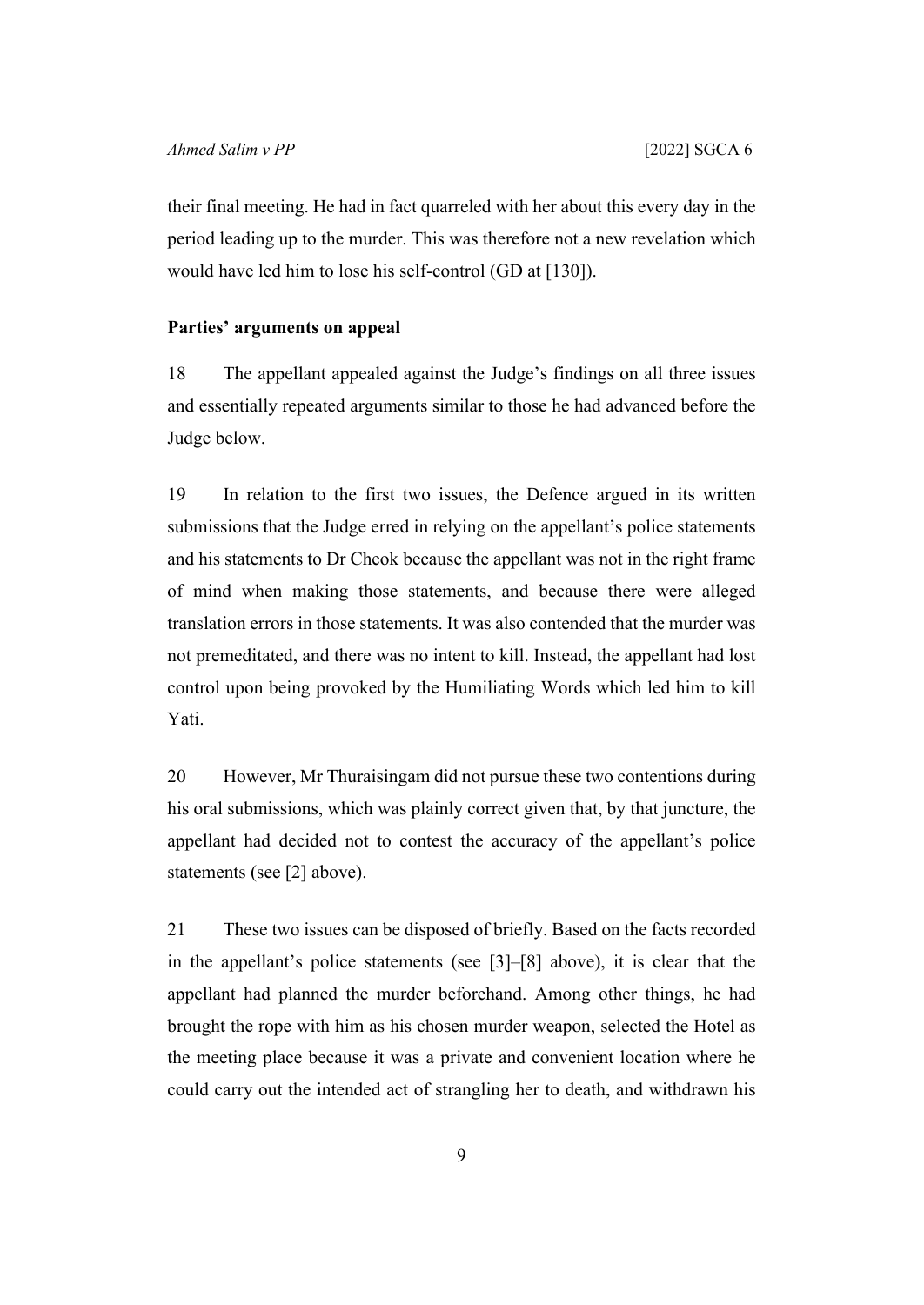money from his bank account on the morning of the murder so that he could have it remitted to his family in Bangladesh. At the Hotel, the appellant executed the premeditated murder in a systematic way. This was evident from the following facts (see [[7\]](#page-5-0) above):

- (a) he circled Yati's neck with a towel and first tried to frighten her; but upon her refusal to end her relationship with Hanifa, he then strangled her by pulling the towel with all his strength, stepping on one end of the towel and pulling at the other end;
- (b) he then circled her neck with the rope two to three times, tightened it using considerable strength, and then secured it with two or three knots;
- (c) he placed a towel over her face and used his hand to press it over her mouth and nose with all his strength for 10 or 15 seconds; and
- (d) he also twisted Yati's head from the left to right with considerable force.

22 We agree with the Judge that the preparatory steps the appellant took in advance of the murder and the manner in which he executed his plan by strangling and suffocating her showed beyond a reasonable doubt that he intended to kill Yati.

23 We also agree with the Judge that Yati did not utter the Humiliating Words alleged by the appellant. First, this was *not* in the appellant's police statements, and Mr Thuraisingam was content for us to rely on these as the relevant factual substratum for determining the appeal. Second, there is no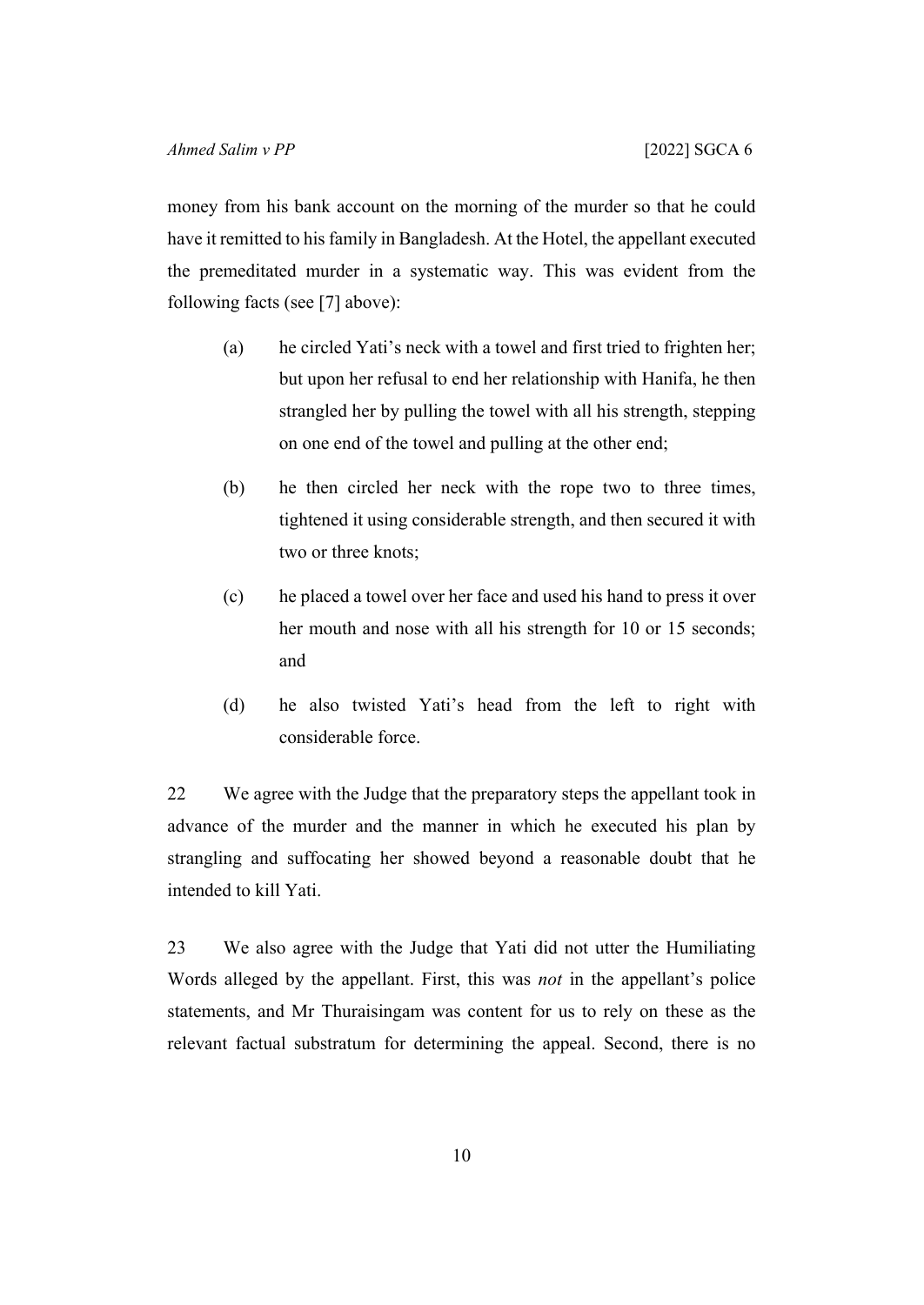explanation for why he had not raised this exculpatory fact in his police statements or in his statement to Dr Cheok, if it had in fact occurred.

24 The appellant did attempt to advance some reasons for not mentioning the Humiliating Words in his police statements, but these were simply not believable. He claimed that he had not mentioned this in his cautioned statement because: (a) he was going to die and since he loved Yati, he did not want to reveal the "very bad words" which Yati had said (about their having sex or about her new boyfriend being better than him) as "people might say bad things about her"; and (b) the statement recorder might get annoyed or angry with him if he mentioned it and he therefore decided to be "precise" and give his statement in a "shortcut way". However, these contentions did not cohere at all with the fact that the appellant revealed many other facts in his cautioned statement which reflected badly on Yati, such as her cheating on him with another man, despite his having spent a lot of money on her (see also GD at [95]). In addition, he had given many details in his cautioned statement, which contradicted his claim that he was trying to be brief (see also GD at [96]).

25 The appellant also claimed that he did not mention the Humiliating Words in his long statements because: (a) he felt it was pointless to do so as he was going to die soon; and (b) the statement recorder was a lady who looked like his girlfriend and he felt that it would not be nice to say such things to her in case she was offended by this. Both these reasons made no sense and hence were not credible. The appellant provided considerable detail in his long statements about how he and Yati had sex on various occasions; that Yati had cheated on him by having sex with another man; that he had threatened to kill Yati; and that in the conversations in the Hotel room, Yati had referred to herself as a prostitute and asked him for money. He also described in detail, the physical acts he committed in killing her. If he did not think it was offensive to mention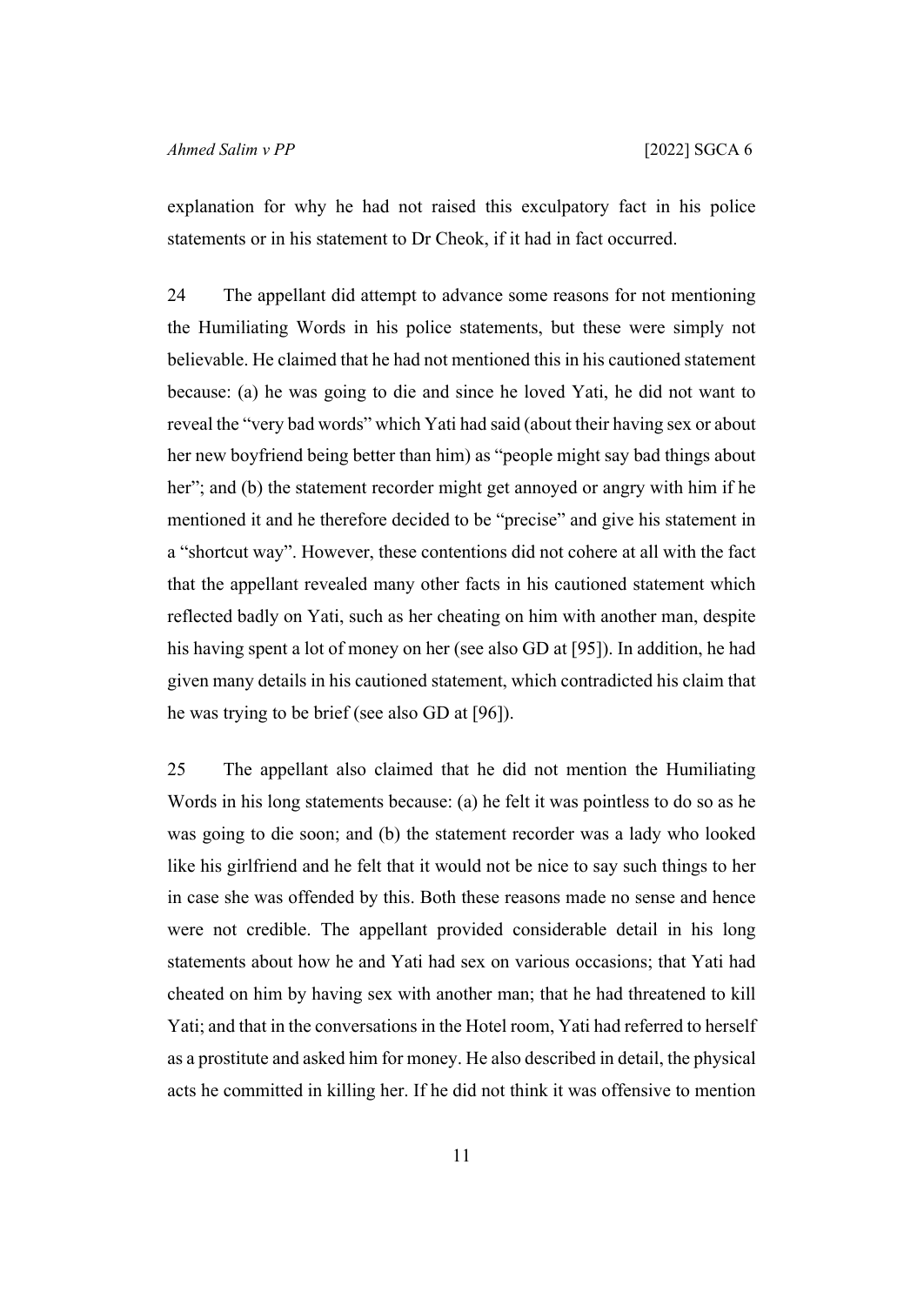all of these matters to the statement recorder, and did not think it pointless to mention these details, then it beggars belief that he only thought it pointless or offensive to mention the Humiliating Words (see also GD at [98]–[101]).

26 Finally, the appellant claimed that he did not mention the Humiliating Words in his interview with Dr Cheok because Dr Cheok was a doctor and he did not understand how mentioning the words to Dr Cheok would be helpful. However, Dr Cheok had explicitly asked the appellant to help him understand why he had killed Yati, and the appellant had given Dr Cheok various reasons to explain why he had done so, including his contention that Yati had been harsh with him whenever he called her, and that he did not think of the consequences of killing her. In this context, it was inexplicable, and indeed inconceivable, that he did not tell Dr Cheok about the Humiliating Words, if, as he claimed, this was what in fact caused him to kill Yati (see also GD at [102]–[106]).

27 Instead, the first time the appellant mentioned the Humiliating Words was in his interview with Dr Ung, almost 17 months after the murder. The fact that he was revealing this to a doctor did not seem to trouble him on this occasion. We are satisfied this was a story that was concocted as an afterthought. Dr Ung himself admitted during cross-examination that the appellant would have had the motivation to lie to avoid punishment, and that the lapse of time would have given the appellant time to come up with such falsehoods (see also GD at [107]).

28 We therefore accept the Judge's finding that there was no provocation which would satisfy the elements of the partial defence of provocation. This disposes of the first two issues, which, as we have mentioned, were not pursued by the Defence at the oral hearing.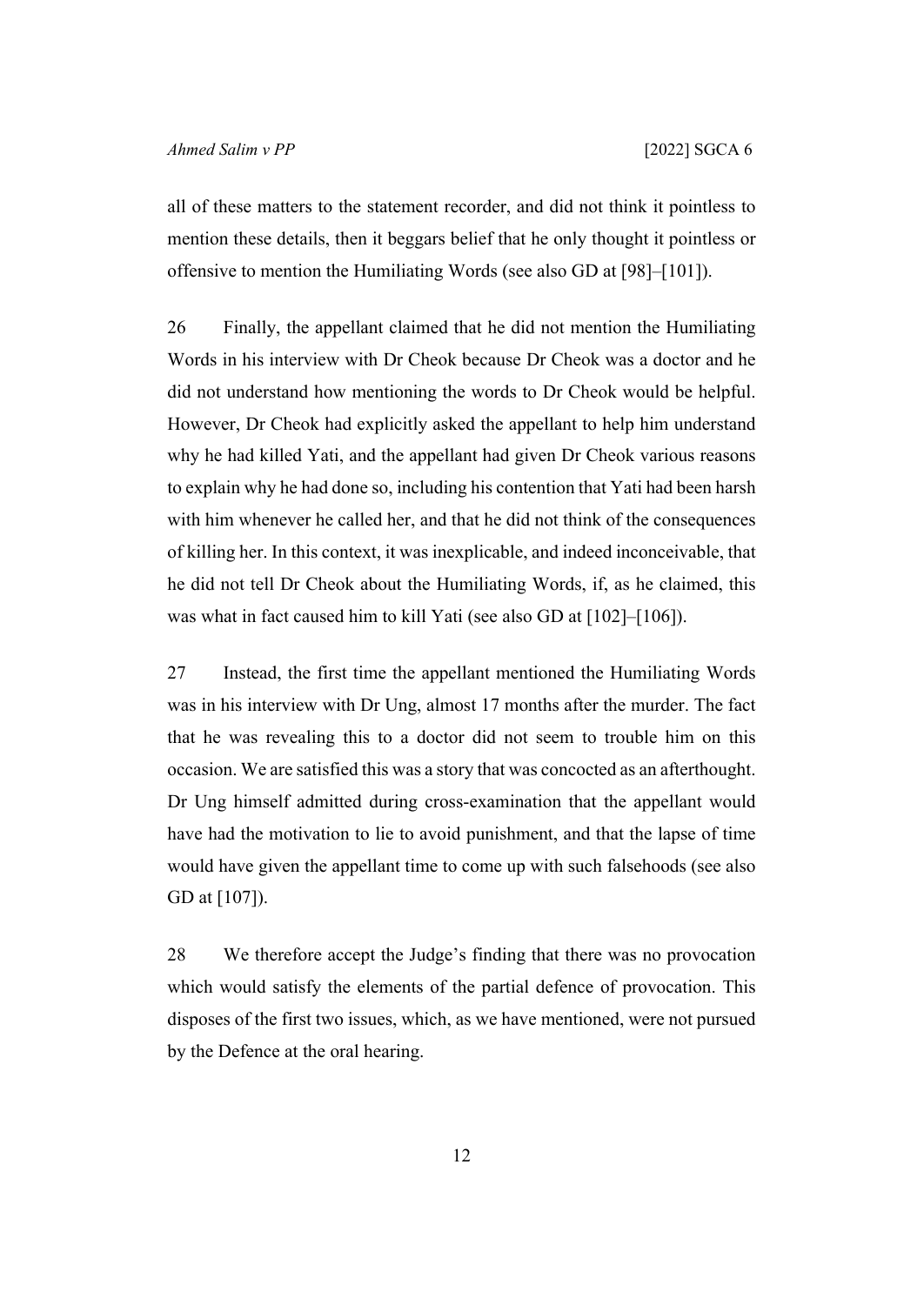29 Instead, the focus of the oral submissions before us was on the third issue, namely, whether diminished responsibility could be made out. The Defence argues that diminished responsibility was made out on the ground that the appellant's AD substantially impaired his mental responsibility by causing him to lose self-control at the material time. On the other hand, the Prosecution seeks to uphold the Judge's finding that diminished responsibility was not made out. We will elaborate on the parties' arguments at the appropriate points in the course of our analysis.

#### **Issues**

30 The key issues to be addressed are these:

(a) whether the fact that a murder is premeditated precludes an accused person from availing himself of the partial defence of diminished responsibility pursuant to Exception 7 of s 300 of the Penal Code ("the legal question"); and

(b) whether, on the present facts, the appellant is able to establish the partial defence of diminished responsibility notwithstanding that the offence was premeditated ("the factual question").

#### **The legal question**

31 We first address the legal question. Neither party comprehensively addressed the legal question in either the written or oral submissions because they each focused on the factual question. As will be shown below, it is not strictly necessary for us to address the legal question because the present case can be resolved on its facts. Nevertheless, we think that it will be helpful to set out what our views are on the legal question in order to provide guidance for the issue to be considered further in a suitable case in the future when: (a) we have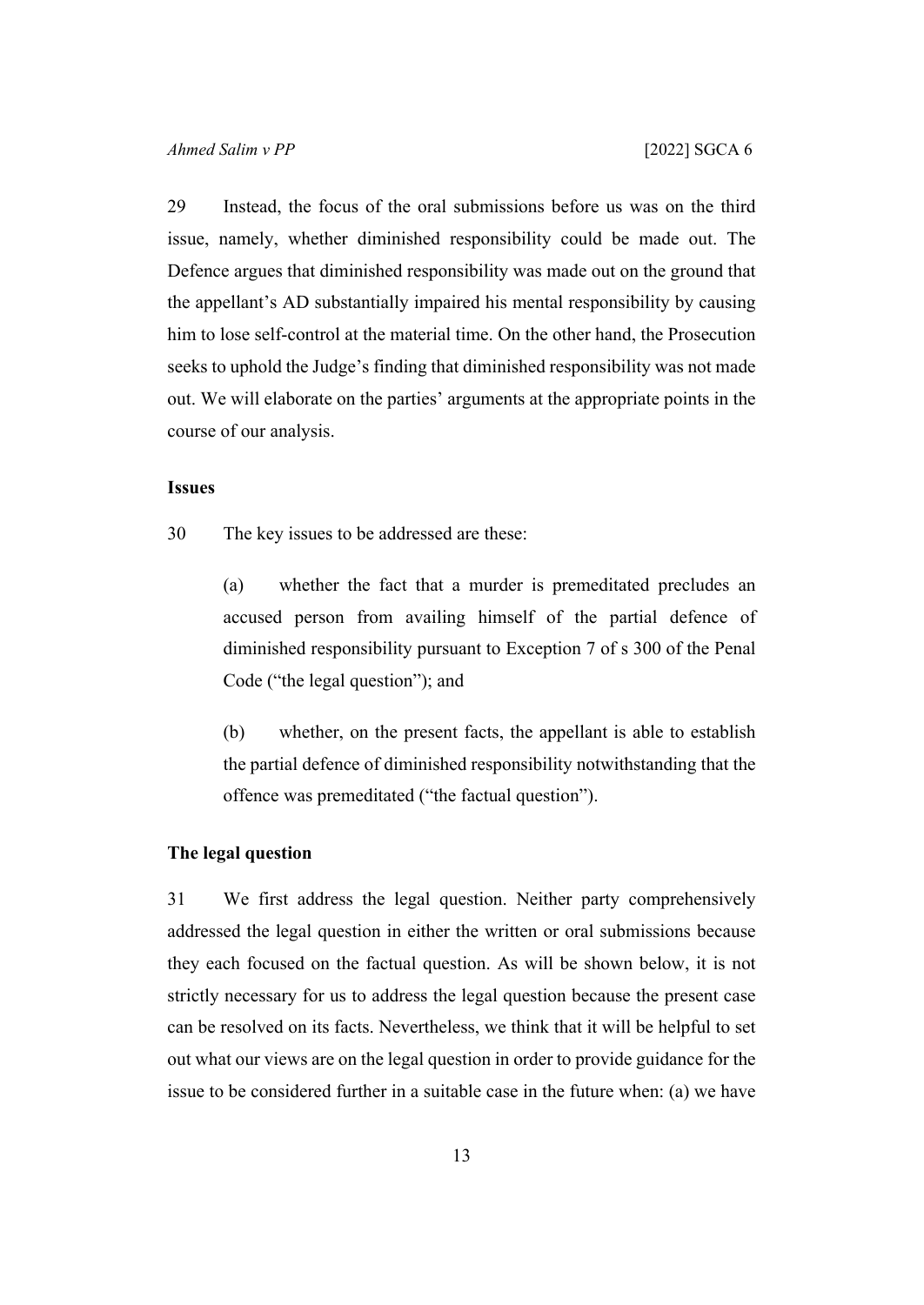the benefit of fuller submissions; (b) the legal question is directly in issue; and (c) we have the benefit of the views of psychiatric expert witnesses opining directly on this issue.

32 The general principles relating to diminished responsibility are uncontroversial. For an accused person to rely on this defence, he bears the burden of proving three cumulative requirements (*Iskandar bin Rahmat v Public Prosecutor and other matters* [2017] 1 SLR 505 at [79]; *Nagaenthran* at [21]):

- (a) first, that he was suffering from an abnormality of mind;
- (b) second, that the abnormality of mind: (i) arose from a condition of arrested or retarded development of mind; (ii) arose from any inherent cause; or (iii) was induced by disease or injury; and
- (c) the abnormality of mind substantially impaired his mental responsibility for his acts and omissions in relation to his offence.

33 The fact that an offence is premeditated does not preclude an accused person from proving the first two requirements, since it is possible for one to have an abnormality of mind which arose from a condition of arrested or retarded development of mind, from inherent causes, or was induced by disease or injury, and yet still be able to premeditate a murder. An example of this is *G Krishnasamy Naidu v Public Prosecutor* [2006] 4 SLR(R) 874 ("*Krishnasamy CA*"), which was relied on by Mr Thuraisingam. In *Krishnasamy CA*, the accused person planned to carry out a murder while having morbid jealousy, which is a disease of the mind.

<span id="page-15-0"></span>34 The more difficult question is whether the fact that an offence is carried out pursuant to a premeditated plan precludes the accused person from being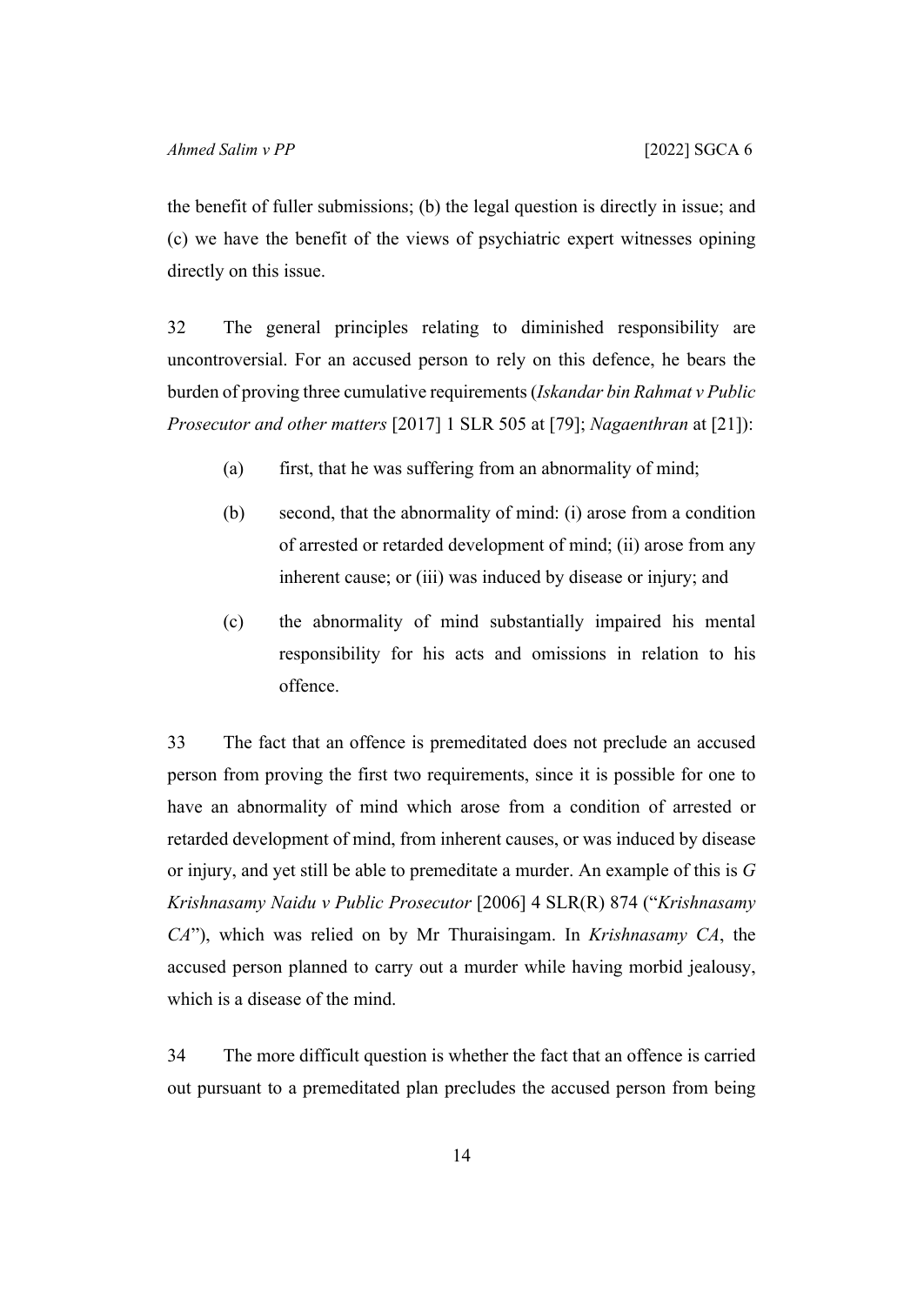able to establish the third requirement, namely, that his abnormality of mind substantially impaired his mental responsibility for his acts and omissions in relation to the offence. This court has held previously that this requirement is largely a matter of commonsense to be determined by the trial judge as the finder of fact, based on all the evidence before him. Medical evidence would be important in determining the presence and/or extent of impairment but it is not determinative of the question of whether an accused's mental responsibility was substantially impaired. Further, what the limb contemplates is substantial impairment, not total impairment. On the other hand, trivial or minimal impairment would not suffice. What is required is an impairment of the mental state that is real and material, but which need not rise to the level of amounting to the defence of unsoundness of mind: see *Nagaenthran* at [33]; *Ong Pang Siew v Public Prosecutor* [2011] 1 SLR 606 at [64]).

35 There are typically three ways in which a psychiatric condition may substantially impair a person's mental responsibility: (a) where it affects the person's perception of physical acts and matters; (b) where it hinders the person's ability to form a rational judgment as to whether an act is right or wrong; and (c) where it undermines the person's ability to exercise his will to control physical acts in accordance with that rational judgment (see [\[16](#page-9-0)] above). The categories of factors that may impair mental responsibility are not closed and it is, in principle, open to an accused person to contend that there was substantial impairment by reference to other categories of mental capability and responsibility (see *Wang Zhijian* at [67]; *Nagaenthran* at [25]–[26]).

36 Where an accused person executes a murder in accordance with a premeditated plan, the accused person's abnormality of mind will typically not have substantially impaired his *capacity to understand events*, since he must comprehend what he is doing in order to be able to execute a premeditated plan.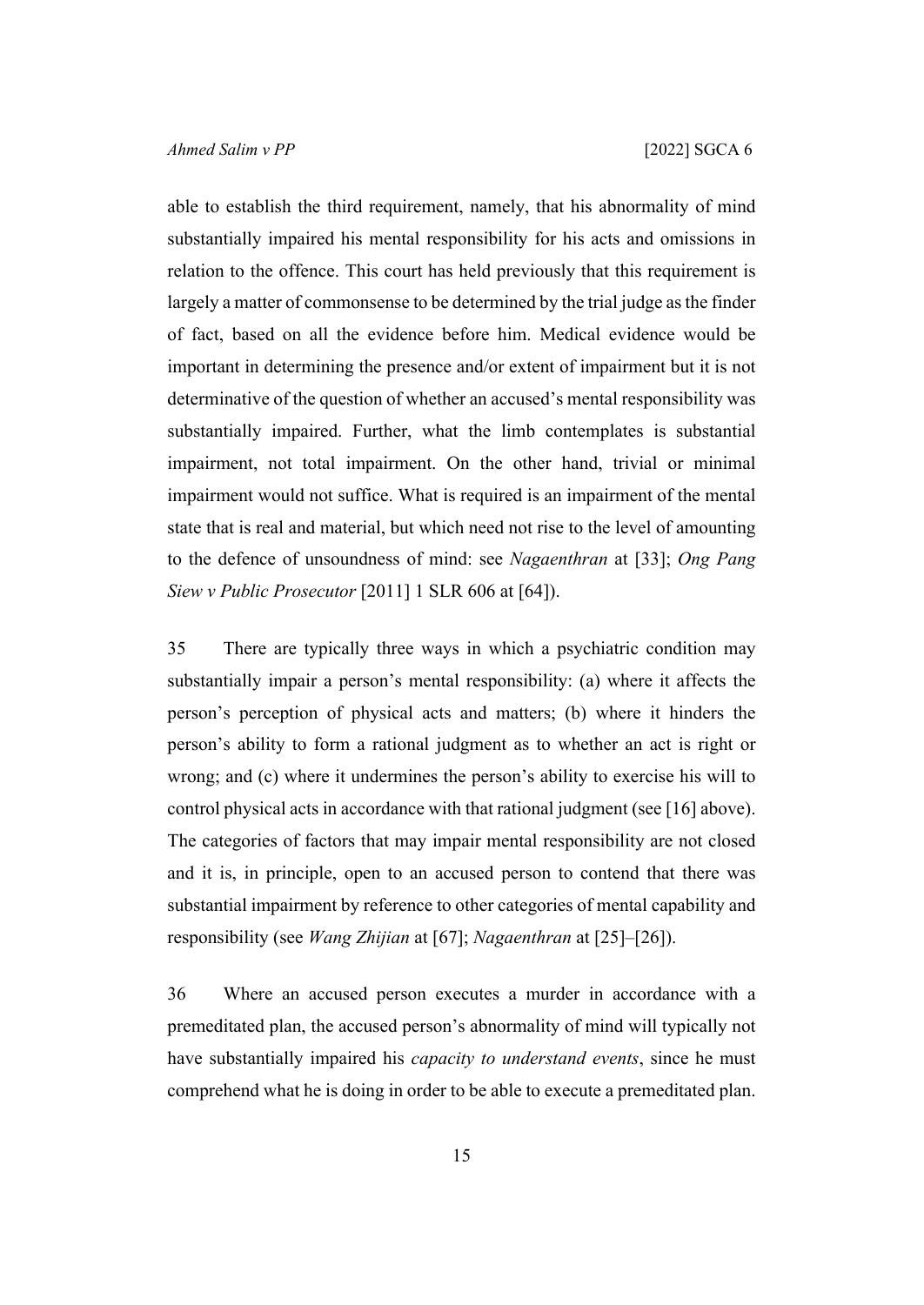<span id="page-17-0"></span>37 We also think that premeditation would make it more difficult for an accused person to show that his *self-control* was substantially impaired. As the UK Supreme Court noted in *R v Golds* [2017] 1 All ER 1055 at [49], premeditation may demonstrate a degree of self-control that would preclude the argument that the accused person's self-control was substantially impaired. It is important to note that the accused person must prove that he *could not* resist his impulse, and not merely that he *did not* do so (*Chua Hwa Soon Jimmy v Public Prosecutor* [1998] 1 SLR(R) 601 ("*Jimmy Chua*") at [32]). This will be difficult to prove in the case of premeditated murders because, in most cases, there will be a considerable period of time between premeditation and execution, and this may afford the accused person the opportunity to regain rational control over his actions. This is typically an indicator pointing against any loss of self-control (*Zailani bin Ahmad v Public Prosecutor* [2005] 1 SLR(R) 356 at [63]). Further, the fact that an accused person takes deliberate steps towards the execution of the premeditated plan despite having moments of rational control when he is able to resist the impulse to carry out his actions but nonetheless proceeds suggests a conscious choice, made with *presence of mind*. This too is a factor that points away from the loss of self-control (*Jimmy Chua* at [33]).

38 Nevertheless, an accused person who commits a premeditated murder may yet be able to prove that his abnormality of mind had substantially impaired his mental responsibility by demonstrating that it impaired his *rationality in coming to the decision* to commit the murder. This is an aspect of the element of control, in the sense that although the accused person knows what he is doing, and to that extent has control over his conscious and deliberate actions, these actions are to carry out a decision that is the product of a disordered mind, which is not functioning rationally. In such circumstances, the court in assessing the rationality of the accused person's actions and the extent to which it may be said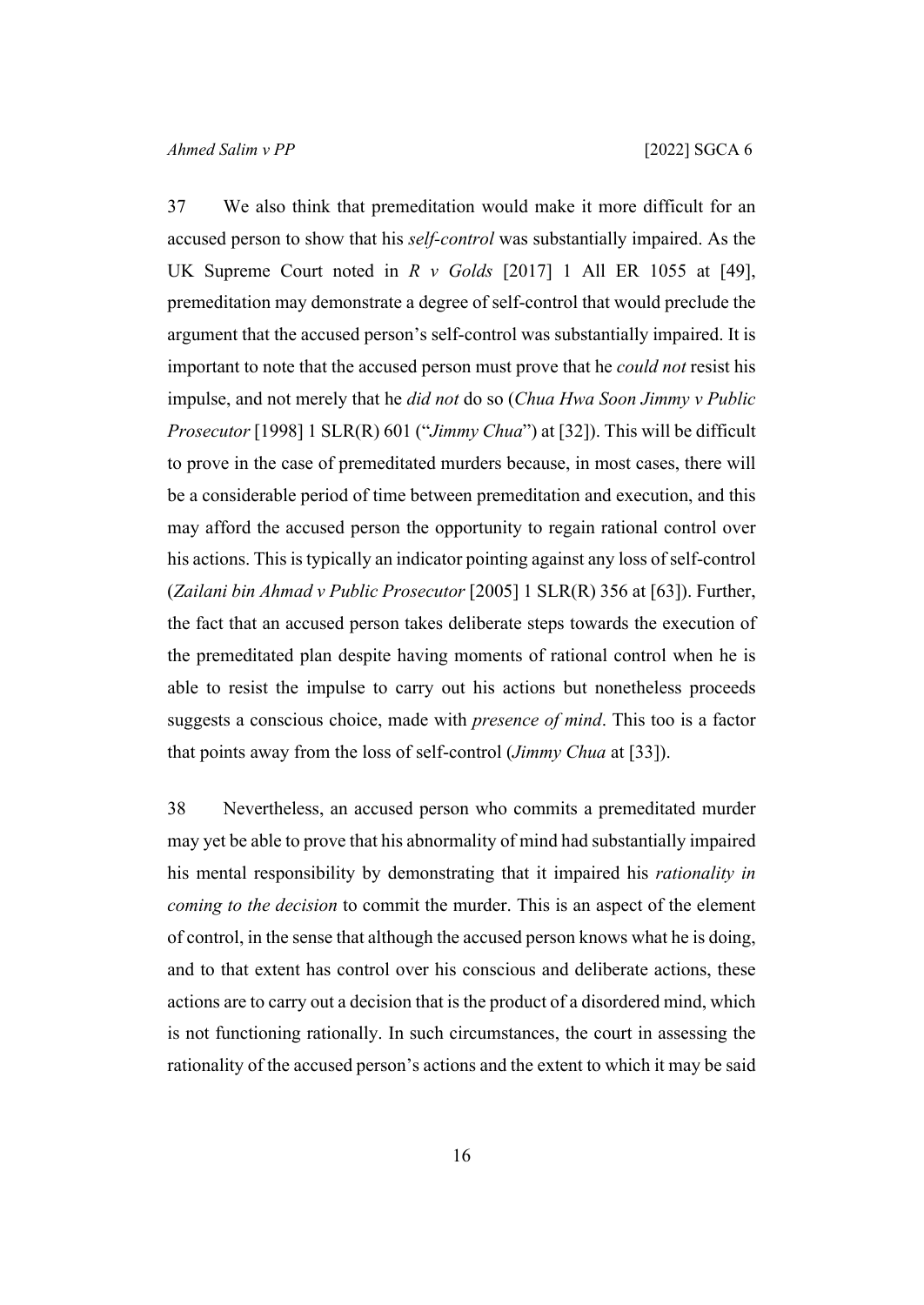that these were actions indeed within his control must take into account that the actions flowed from a decision that was the product of his disordered mind.

39 This was the case in *R v Brennan* [2015] 1 WLR 2060 ("*Brennan*"). The accused person there was charged with the murder of a client who had engaged his sexual services (at [1] and [7]). The murder was premeditated, as reflected in the fact that he had:

- (a) thought of killing people for some months prior to the murder (at [16]);
- (b) obtained the keys to an apartment that he planned to use as the murder location (at [8]);
- (c) typed a note on his computer setting out his intended plan of stabbing the victim (at [9]);
- (d) written a similar note setting out his plan of stabbing the victim and cutting his throat (at [11]);
- (e) brought three knives and two hammers to the apartment (at [11] and [20]); and
- (f) invited the victim to the apartment in order to kill the victim (at  $[11]$ ).

40 The accused person then carried out his plan by stabbing the victim repeatedly in his chest and back and smashing the victim's skull (at [11]). He also wrote various symbols and writings on the wall, which included, among other things, pentagrams and references to Satan and hell. He also made certain scratches on the victim's back with a knife, which he later explained he had done in order to release the victim's spirit into the after-life (at [11]).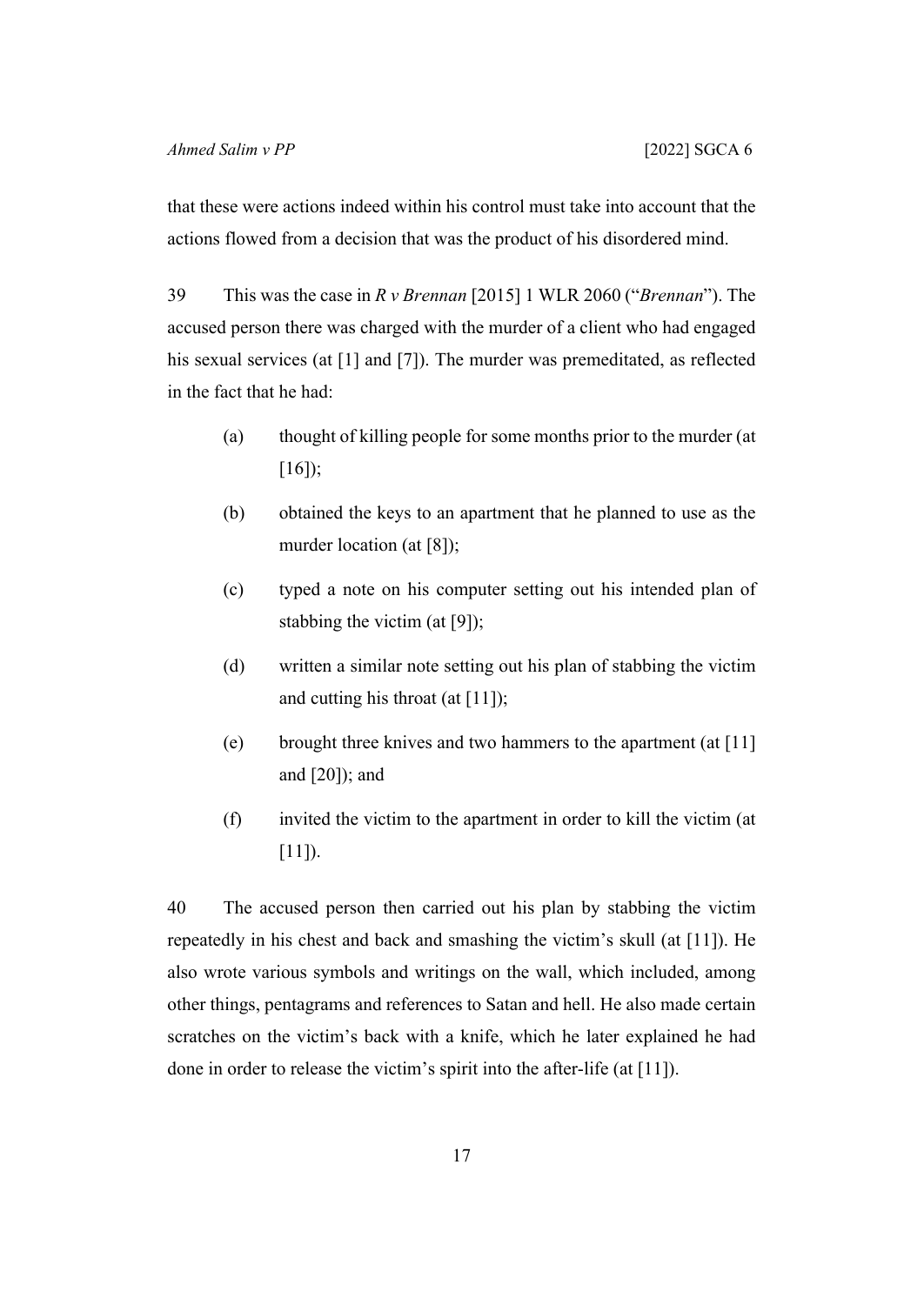41 The defence expert witness, Dr Mezey, testified that the accused person had a mental disorder which substantially impaired his ability to form a rational judgment and exercise self-control at the relevant time (at [26]). The following passages of the judgment set out the crucial aspects of Dr Mezey's evidence (at [31] and [33]):

She went on to say unequivocally, her stated reasoning being entirely in line with her written report, that **the mental disorder would affect the Appellant's ability to form rational judgments and would have a substantial impact upon that and upon his ability to exercise self-control.** She made clear in her evidence-in-chief that the undoubted preparations and planning for the killing did not affect her diagnosis. She also stated in her evidence-in-chief that: '**Core rationality is still retained by people with severe disorders . . . such people can present a facade of being entirely rational'**. She added, having further examined the Appellant during the trial, that the Appellant had an enduring disorder and long-term treatment would be needed.

…

In cross-examination Dr Mezey also said (as summarised in the summing-up) that she did not think the sexual activity with the victim was a 'trigger' to the killing. She did not think that there was any trigger as such to the killing; rather it was a gradual build up. It had, as we have said, been suggested to her that the Appellant's obtaining of the knives and hammers and so on and his subsequent conduct indicated planning and a capacity for rational thought. As to that she said, consistently with her evidence-in-chief: '**The planning for the killing was a logical consequence of his illogical thought process. He has the illogical thought that he has to kill someone and then goes about planning it in a logical way . . .** ' The Appellant was, she said, capable of setting up the situation to kill but that was not inconsistent with him experiencing profound mental health problems; he believed that killing was what he had to do. She said that '**the planning was the product of his thoughts and his thoughts were the product of a disordered schizotypal mind'**. She repeated that in re-examination. She reiterated her opinion that his mental disorder was a significant contributory factor causing him to kill. **His acts may have appeared to be controlled but were the product of an abnormal mind. She said that the Appellant was 'driven by an abnormal, out of control belief system at the point of killing'**.

[emphasis added in bold and underline]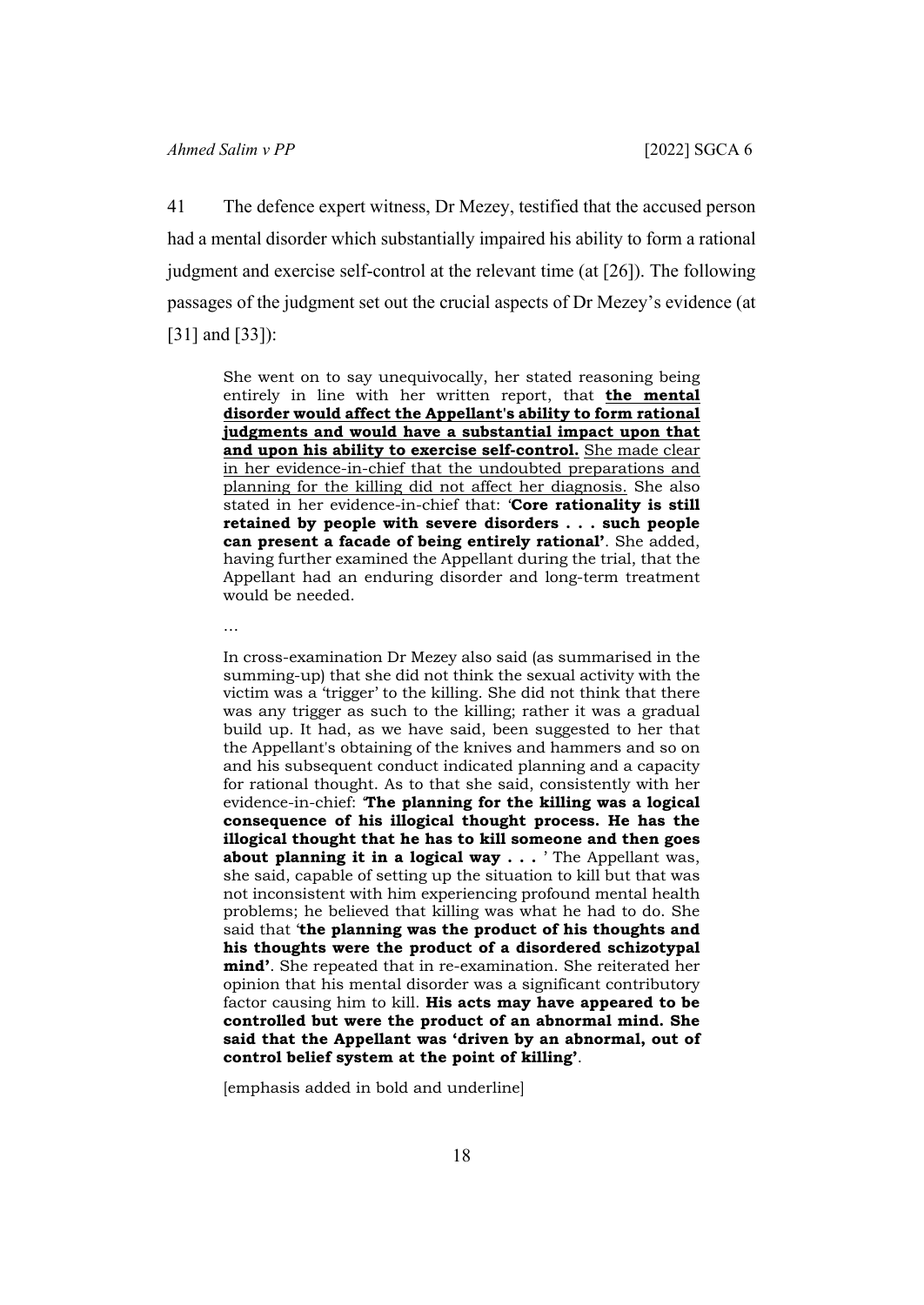The assessment of the prosecution's expert witness was in line with that of Dr Mezey (at [27]).

42 This was an instance where the accused person maintained the ability to plan and effect the murder in a premeditated way even though his mental responsibility was substantially impaired. Dr Mezey drew a clear distinction between the accused person's rationality in forming the decision to kill the victim and his rationality in following through with that decision. She explained that while the accused person's mental disorder had caused him to lose rationality in respect of deciding to kill the victim, that being a consequence of his abnormal and out-of-control belief system and illogical thought process, he nonetheless maintained the rationality needed to plan and execute that irrational decision.

43 Despite Dr Mezey's evidence, the jury found the accused person guilty of murder. On appeal, the Court of Appeal held that the jury had erred in rejecting Dr Mezey's uncontroverted evidence (at [68], [71]), and allowed the appeal, substituting the charge of murder with manslaughter (at [72]).

44 *Brennan* thus demonstrates that an accused person who commits a premeditated murder may nonetheless be able to establish the partial defence of diminished responsibility by proving that his mental disorder substantially impaired his rationality and/or self-control in coming to the decision to commit the offending act. In such circumstances, this is not displaced by the fact that the accused person retained rationality and self-control to the extent of being able to carry out the disordered decision.

45 A similar decision was reached in *Krishnasamy CA*, where the accused person premeditated the murder of his wife and carried out the murder according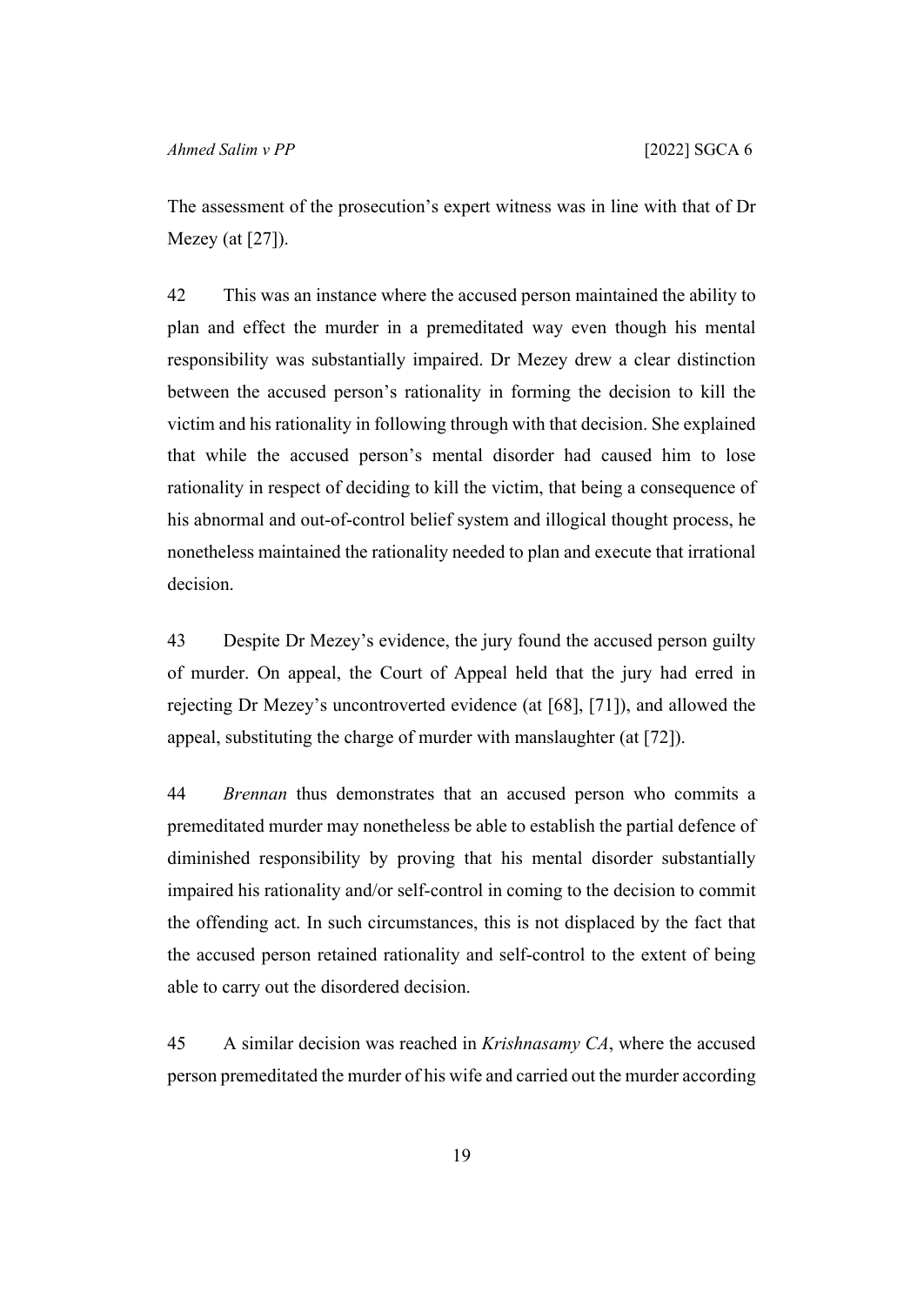to his plan. The materials facts are set out in the High Court judgment in *Public Prosecutor v G Krishnasamy Naidu* [2006] 3 SLR(R) 44 ("*Krishnasamy HC*"). The accused person was angry with his wife who had been repeatedly unfaithful to him and had cheated on him with several other men (at [27]–[84]) and he decided to kill her (at  $[103]$ ). He referred to a law book to ascertain the penalty for murder (at [103]), and then went to a temple to pray for a sign if his god did not want him to kill his wife. He did this because he knew he was about to do something wrong (at [104]). He chose to use a chopper to kill her, instead of a knife, because she had not died after he stabbed her with a knife on a previous occasion. He therefore went to a hardware shop to purchase a chopper (at [104] to [105]). At around 2.30am on 17 May 2004, he took a taxi to the workplace of his wife, armed with the chopper (at [106]). He chose that morning because he knew his wife was working the early shift that day, and he was on good terms with the security guard who, he knew, would be on duty (at  $[107]$ ). Upon arrival, he went to a vacant factory opposite his wife's workplace and hid the chopper in an opening of a high wall (at [109]). He then went to his wife's workplace and conversed with the security guard (at [110]). At around 6am, the accused person went to retrieve the chopper and tucked it at his back (at [112]). He then re-entered his wife's workplace premises by climbing over the fence and hid behind a room (at [113]). When his wife appeared, he approached her. He handed her a piece of paper, claiming that it was a divorce document, and asked her to sign it (at [114]). When she took the paper and turned away from him, he attacked her with the chopper and killed her (at [114]).

46 The High Court judge found that the accused person was suffering from morbid jealousy at the time of the offence (at [130]–[198]), and it was accepted that morbid jealousy is a disease of the mind (at [200]). However, the judge found that the accused person had failed to prove that his illness substantially impaired his mental responsibility for the murder (at [210]). The judge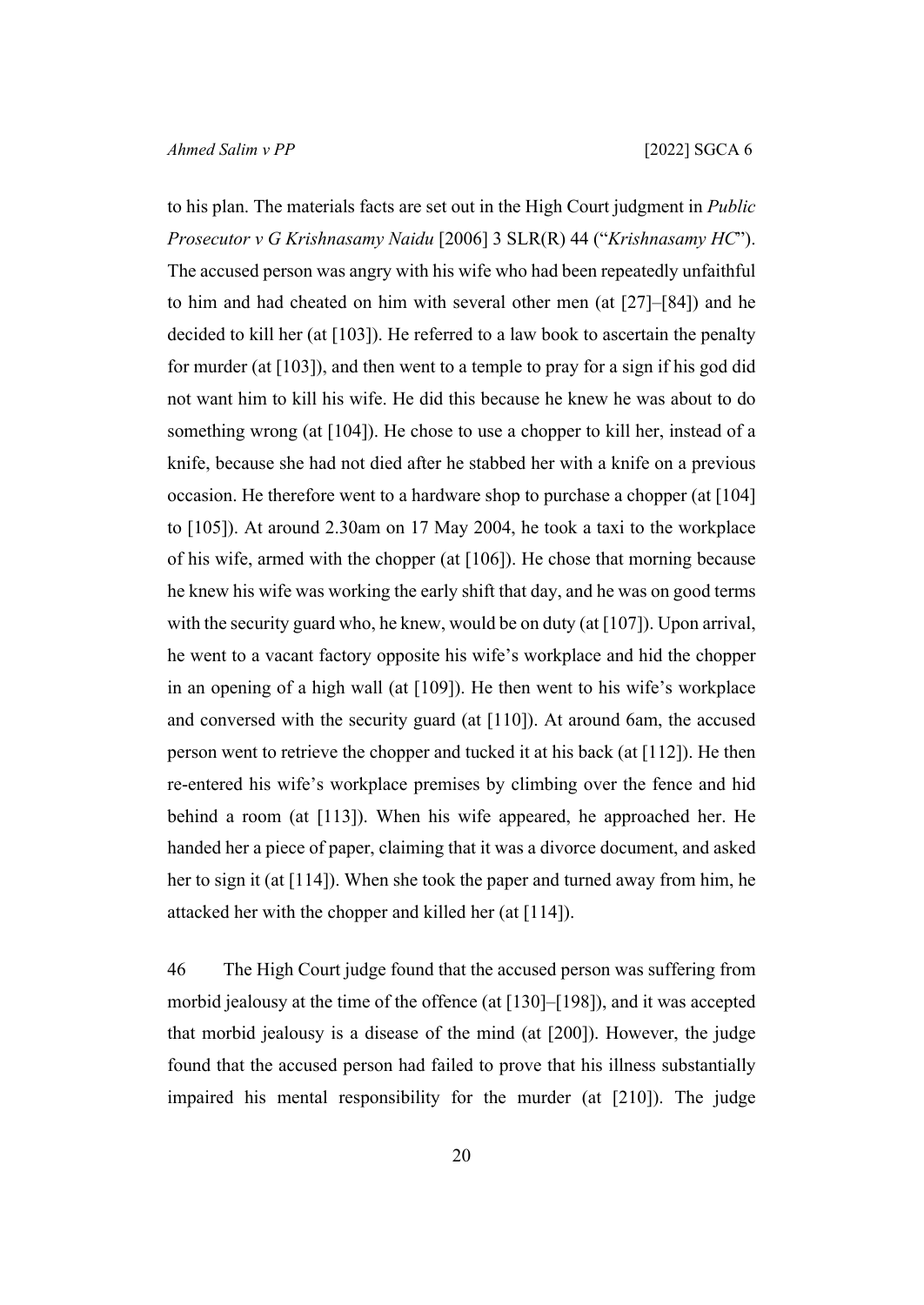emphasised the accused person's "detailed plans to kill and his execution of the plan, as well as his awareness of the penalty for murder", and held that he was not persuaded that the accused person could not have resisted his impulse to kill the deceased (at  $[209]$ – $[210]$ ).

47 On appeal, the Court of Appeal reversed the decision of the High Court judge, finding that the accused person had sufficiently proved that his illness substantially impaired his mental responsibility for the murder. The Court of Appeal based its decision on the evidence of the expert witness, Dr Stephen Phang, which it found to be "well-reasoned" (*Krishnasamy CA* at [10]). Dr Phang testified that in his view, the accused person's morbid jealousy had substantially impaired his mental responsibility for the murder. The material parts of Dr Phang's evidence were set out in *Krishnasamy HC* as follows (at  $[204]$ – $[206]$ :

A: Your Honour, the answer to this rests on the differing mental mechanisms between delusional jealousy versus normal jealousy. **The delusionally jealous will as a consequence of their psychiatric disorder behave with an abnormal facility and intensity, abnormal reaction, abnormal intense reaction to the believed infidelities. They were manifest characteristic behaviours which the normally jealous will not [have].** In the delusionally jealous, they will never be satisfied even when they say that they were sure as was typically, you know, classically the case in this accused even when he was absolute, he told me he was confirmed that she has been unfaithful. He still went on checking. The normally jealous will not do that, your Honour. The normally jealous, once they are sure, will desist and then they will take other steps, other---possibly other practical steps and it is my submission, your Honour, that it is because of his state of mind, the delusional state of mind, the delusional interpretation of the observations he made, even casual observations, that was what pointed to the fact that he was psychotic. A delusion, your Honour, is a form of psychosis. It is a type of psychosis.

<sup>…</sup> Q: … How did the abnormality of the mind substantially impair his mental responsibility for killing his wife?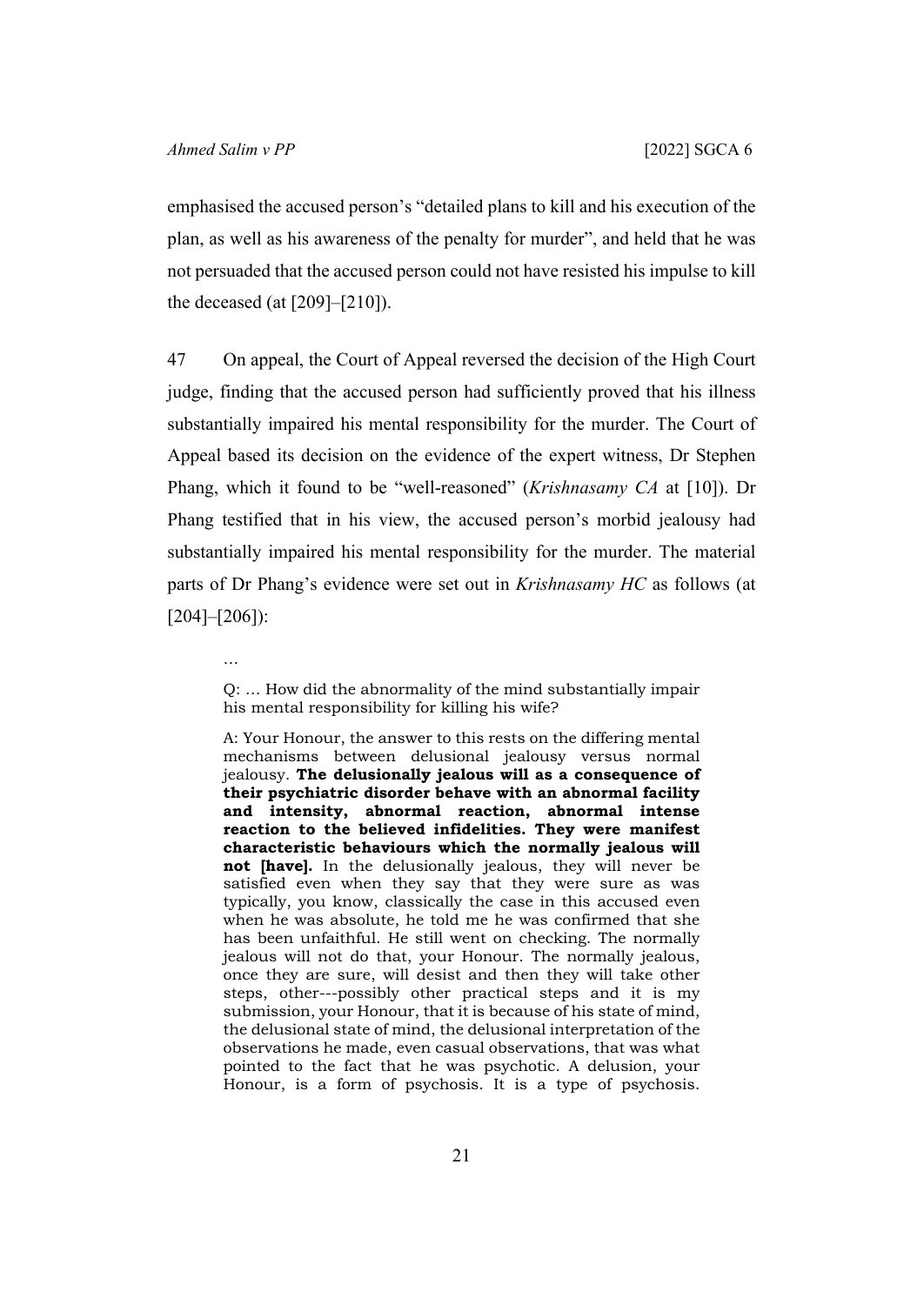Psychosis has various manifestations. **In this particular instance, the type of psychosis, the symptom of psychosis he manifested was the delusion of jealousy and it is this psychotic process which, on the balance of clinical probabilities, I concluded substantially impaired his mental responsibility.**

Q: Dr Phang.

A: Yes.

Q: How has this disorder, jealous---how has this disorder known as delusional disorder (jealous type) impaired the accused in his planning to kill the wife?

A: Your Honour, I have testified that **the delusional disorder (jealous type) does not impair the planning process of the individual but the impairment is contained in other aspects of his life.**

…

Q: You see, Dr Phang, I---I have yet to elicit from you---I---I'm still unable to understand in what sense, in what manner did the disorder, you know, impaired---substantially impaired his mental responsibility for killing the wife?

A: **Your Honour, his mental---his psychiatric or mental disorder resulted in him believing that his wife was unfaithful and further believing that the only way to end his personal sufferings inflicted upon him supposedly by his spouse was to kill her.** And that is the link, your Honour, that I believe perhaps counsel is--- is looking for and I hope this is- --that was helpful.

[emphasis added]

48 As can be seen from the emphasised text, Dr Phang testified that a person with morbid jealousy will, as a result of their psychosis, have an abnormally intense reaction to any perceived infidelity. In the case at hand, because of his disorder, the accused person believed that the only way to end his personal suffering was to kill his wife. In other words, his disorder had substantially impaired his ability to make rational decisions, and caused him to make abnormal and disordered decisions.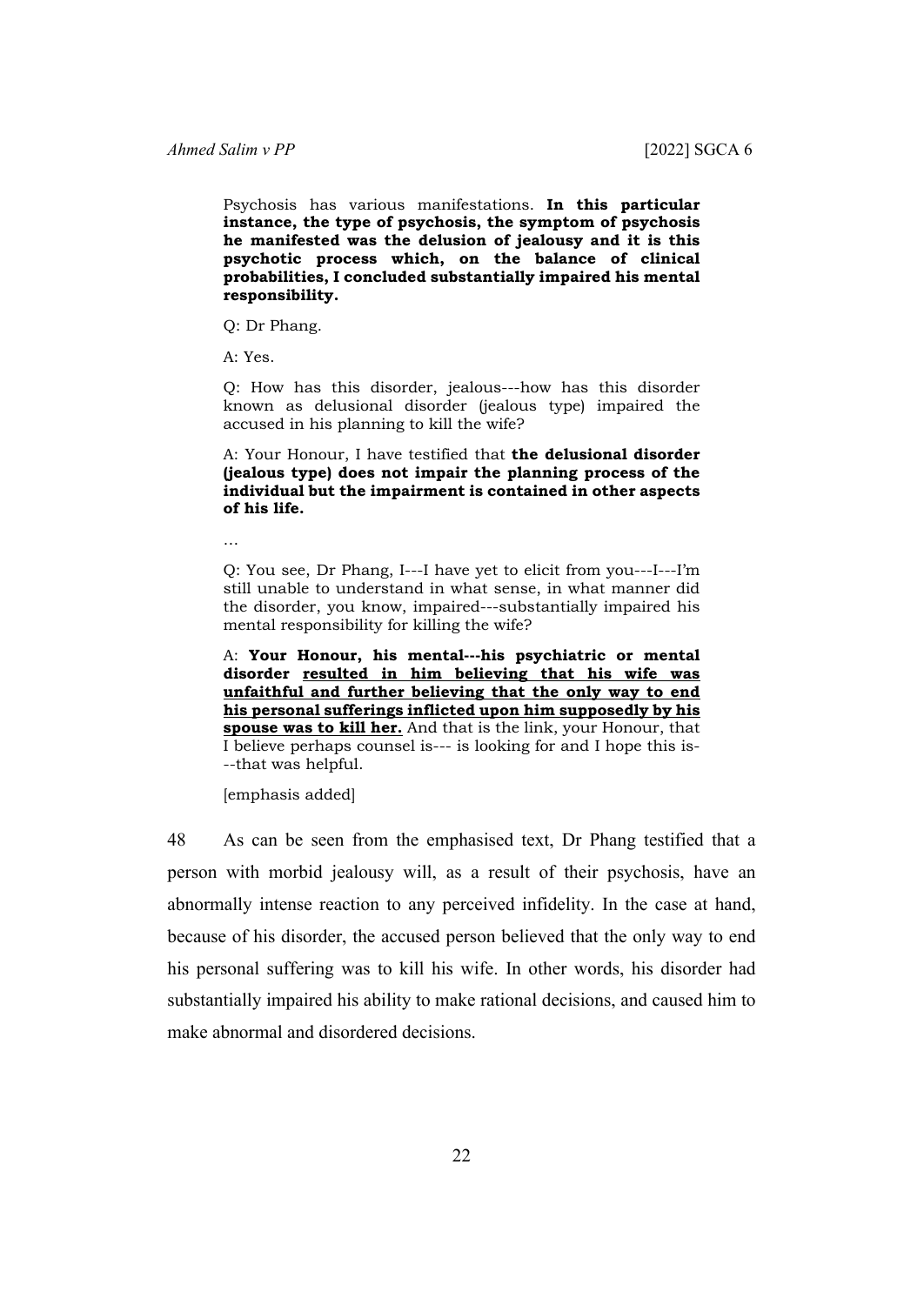49 Dr Phang reached this conclusion despite taking the view that the accused person "knew exactly what he was doing … intended to do what he in fact did … [and] knew it was wrong as well". His evidence thus supports the proposition that there is a distinction between one's rationality and responsibility for deciding to commit the act and one's rationality in following through with that decision. In *Krishnasamy*, the accused person's abnormality of mind caused him to form the irrational or disordered decision to kill his wife. Subsequent to this, he retained sufficient rationality and control to execute that decision, but in doing so, his actions were merely flowing from his decision to kill that was a product of his mental disorder. The court found that this sufficed to constitute substantial impairment of his mental responsibility.

50 It seems to us that the principle that can be drawn from *Krishnasamy CA*  and from *Brennan* may be stated thus: where an accused person executes a murder in accordance with a premeditated plan, diminished responsibility may be made out if he is able to prove on a balance of probabilities that his mental disorder substantially impaired his ability to make rational or logical decisions, and this disorder caused him to decide to kill the victim. In such cases, the accused person may premeditate the actions to follow through on that decision under a veneer of rationality, but the decision to kill is in essence the product and acting out of the disordered mind.

51 As we see it, this is an appropriate test, subject to two refinements. First, we think that in this context, where it is the decision to carry out the offending act that is said to be disordered, the accused person must show that *but for* his abnormality of mind, he would not have made that decision. This is a necessary limitation to exclude cases where the accused person would have made the same decision even if he was not suffering from the relevant abnormality of mind. As pointed out by the Judge in her GD at [128] and also in *Krishnasamy HC* at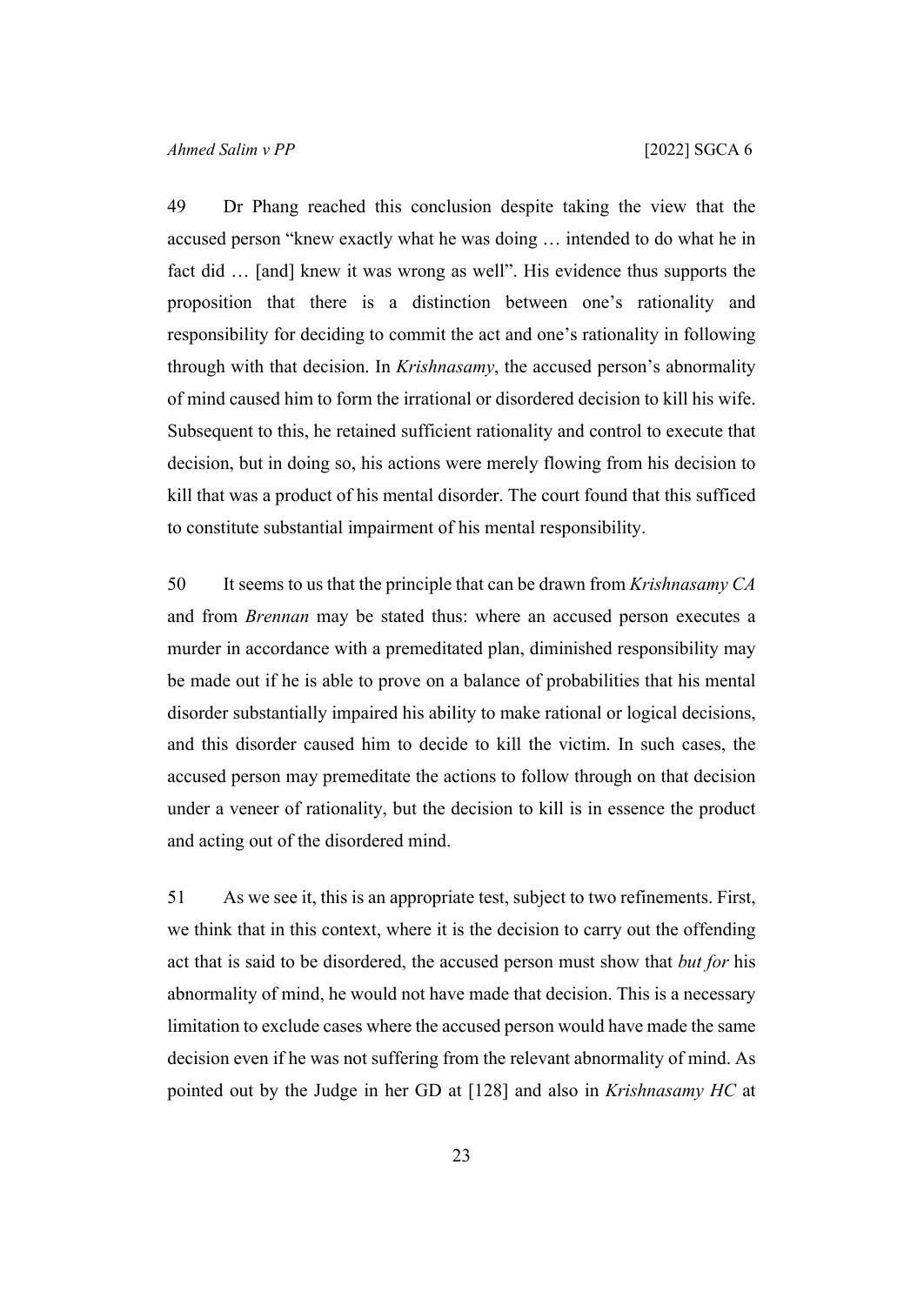[210], even those without an abnormality of mind may make appalling decisions and plan murders. Plainly such an offender ought to bear the responsibility for his acts and face all the consequences of the law.

52 Second, the accused person must also prove on a balance of probabilities that in executing his intention to murder, he had no realistic moment of rationality and self-control that would have enabled him to resile from that intention or plan. This is because, as explained at [\[37](#page-17-0)] above, the failure to resile from such an intention despite the opportunity and occasion to do so may show that the accused person had *chosen not to resist* killing the deceased, instead of having been *unable to resist* it. Diminished responsibility would not be made out in such a situation, because the accused person must show that he *could not* resist the murder, and not merely that he *did not* do so (see [[37\]](#page-17-0) above).

53 For completeness, we note that there have been other cases where the accused persons were able to successfully establish the partial defence of diminished responsibility even though the murders in those cases were premeditated. These are not especially helpful because it is not clear from the evidence or reasoning *how* the accused person's mental responsibility was impaired by the abnormality of mind in question. Nevertheless, they are useful in showing that premeditation in and of itself does not preclude a finding of diminished responsibility.

54 In *R v Brown* [2011] All ER (D) 05 ("*Brown*"), the accused person premeditated the murder of his wife by digging a large hole in a remote spot and burying a garden box in the hole (at [10]) before driving to his wife's place, bringing along a hammer with him (at [7]). Upon arriving, he smashed her head 14 times (at [8]) before carrying her unconscious body to the boot of his car (at [9]) and driving her to the garden box. There, he wrapped her body in a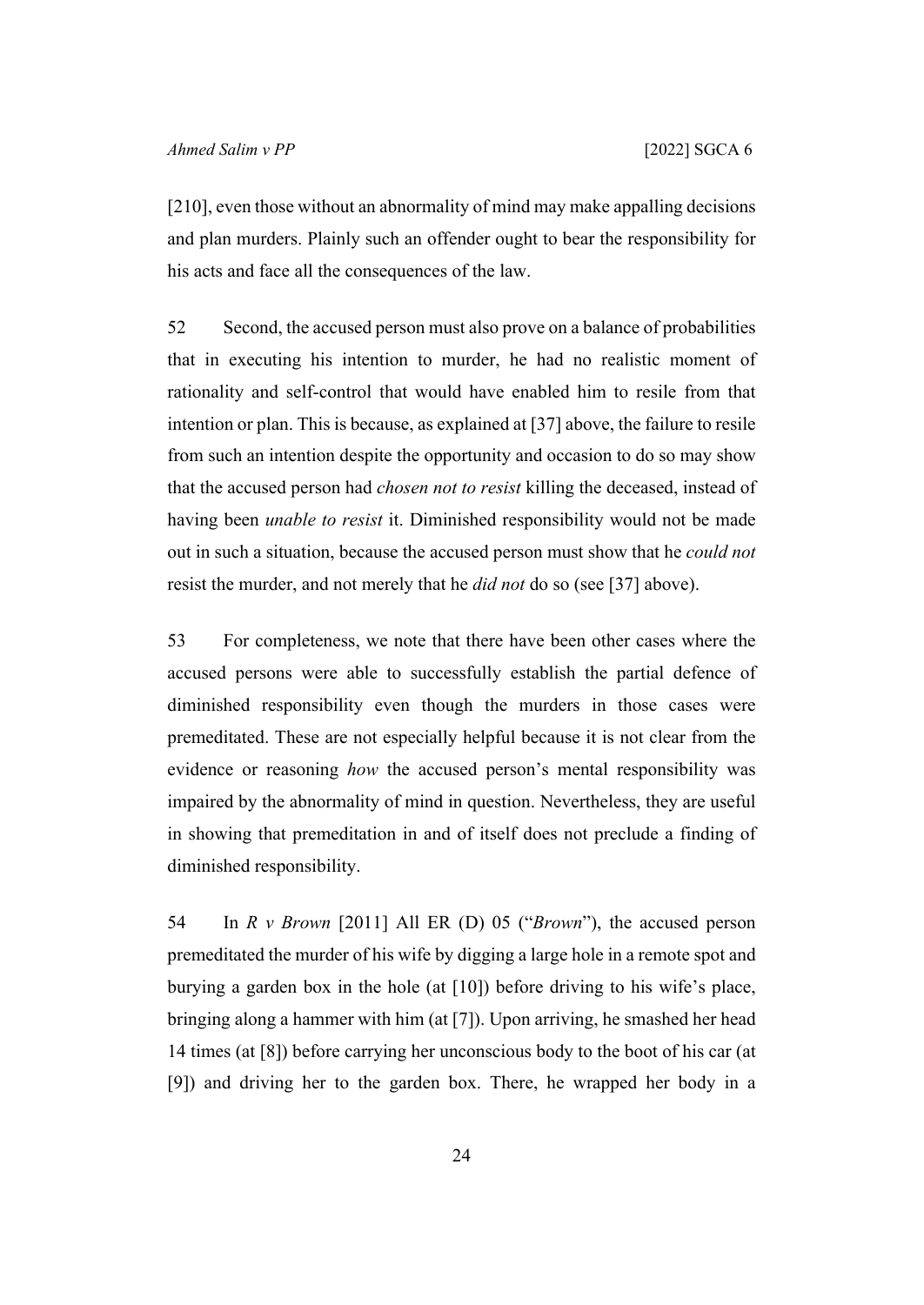surfboard bag and plastic sheet, placed it into the garden box, and buried her in it as though it were a coffin (at  $[10]$ ). The accused person later pleaded guilty to manslaughter, but the prosecution rejected this and proceeded with the charge for murder (at [2]). The defence expert witness testified that the accused person had an adjustment disorder which substantially impaired his self-control at the time of the killing (at [14]). The prosecution expert witness disagreed that the accused person had any abnormality of mind, and testified that in any event, such abnormality of mind would only be relevant if the jury found that the murder was not premeditated (at [14]). The jury found that diminished responsibility was made out and the judge therefore sentenced the accused person on a conviction of manslaughter (at [16]). On appeal, the Court of Appeal expressed the view that there was strong evidence to show that the prosecution was correct in not accepting the guilty plea of manslaughter (at [2]), implicitly signaling its doubt as to whether diminished responsibility was correctly made out. It also noted that there was no lack of self-control in the accused person's actions after the murder (at [26]). Nevertheless, they found themselves bound by the jury's finding of diminished responsibility (at [2]). We share the reservations of the English Court of Appeal as to whether the jury was right to have found that diminished responsibility was made out, since there does not seem to be any evidence that the accused person had acted irrationally in making the decision to kill his wife. The factual findings of this case may thus need to be treated with caution.

55 In *R v Matheson* [1958] 2 All ER 87 ("*Matheson*"), the accused person premeditated the murder of a boy whom he paid for sexual services. He had filled a glass bottle with water to make it heavier, wrapped it with newspaper to avoid cutting his hands if the glass bottle broke, and then smashed the boy's head with the bottle. He later sawed the boy's body in half and disemboweled him. The accused person subsequently furnished statements confessing that he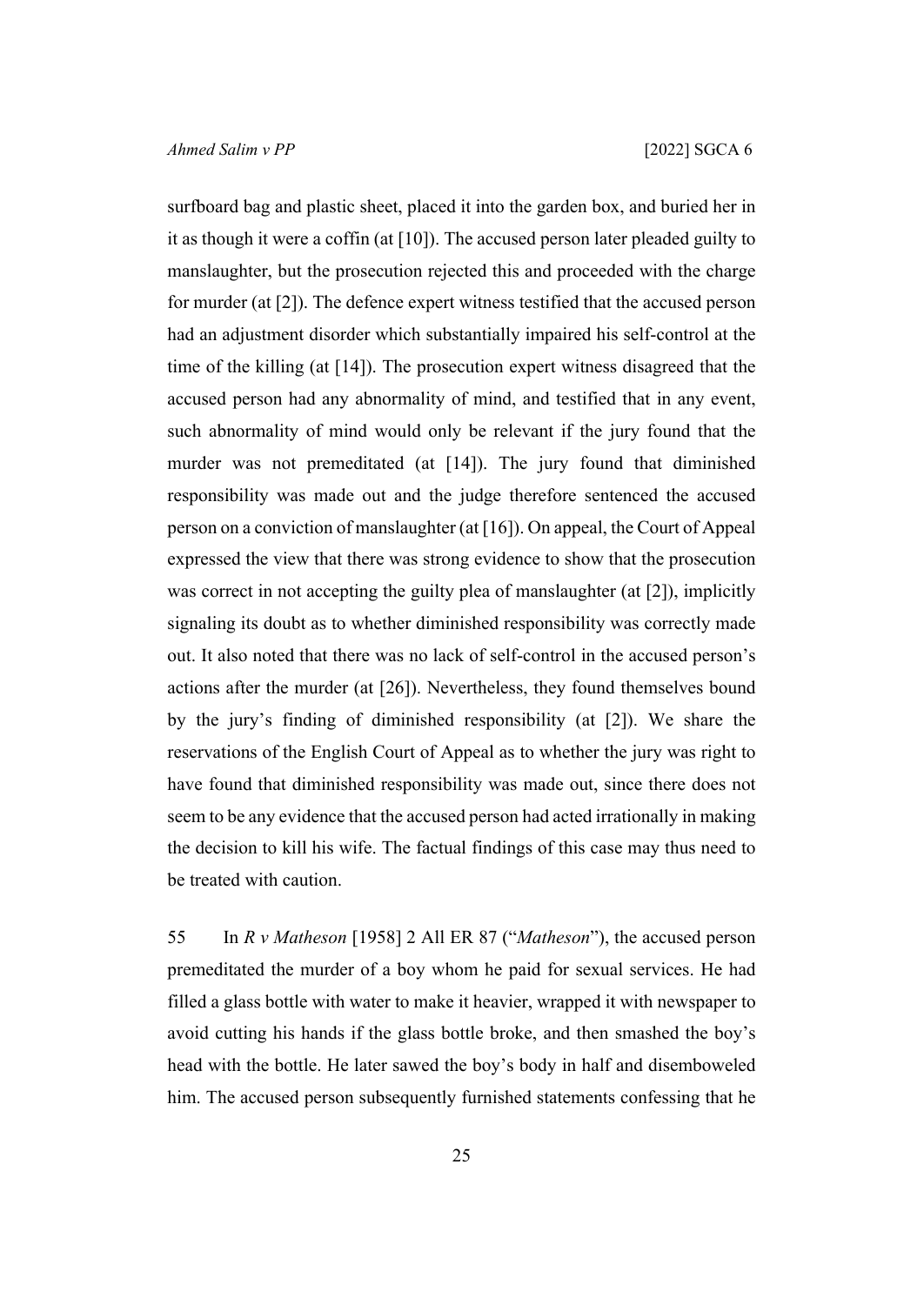killed the boy because he knew that the victim would have his week's pay on him, and in other statements confessed that he killed the boy because he had demanded £2 as payment for his sexual services when the accused person was only willing to pay £1. The jury convicted him of murder. On appeal, the Court of Appeal substituted the conviction with one of manslaughter, finding that the defence of diminished responsibility was made out, because there was uncontroverted medical evidence that the accused person was mentally deficient (having the mental intelligence of a ten-year old), and that this substantially impaired his mental responsibility.

56 We think that *Matheson* too should be viewed with caution because the judgment is silent as to *how* exactly the accused person's mental responsibility was impaired and how this was related to his abnormality of mind. This may have been the case because *Matheson* was decided before *R v Byrne* [1960] 3 All ER 1 ("*Byrne*"), which was the landmark decision that first set out the three categories of mental responsibility that have now become established law (see  $[16]$  $[16]$  above).

#### **The factual question**

57 We now turn to the factual question. The sole issue, as we have noted, is whether the appellant's AD substantially impaired his mental responsibility for the murder.

<span id="page-27-0"></span>58 In our judgment, it did not because the appellant was rational, had selfcontrol, and was fully able to comprehend events at the critical moment when he finally decided to kill Yati. The appellant unequivocally admitted in his police statements and in his statement to Dr Cheok that he decided to kill Yati because he was afraid that she would call the police. He confessed in his police statements that: "When I started to tighten the towel, I then realised that if I left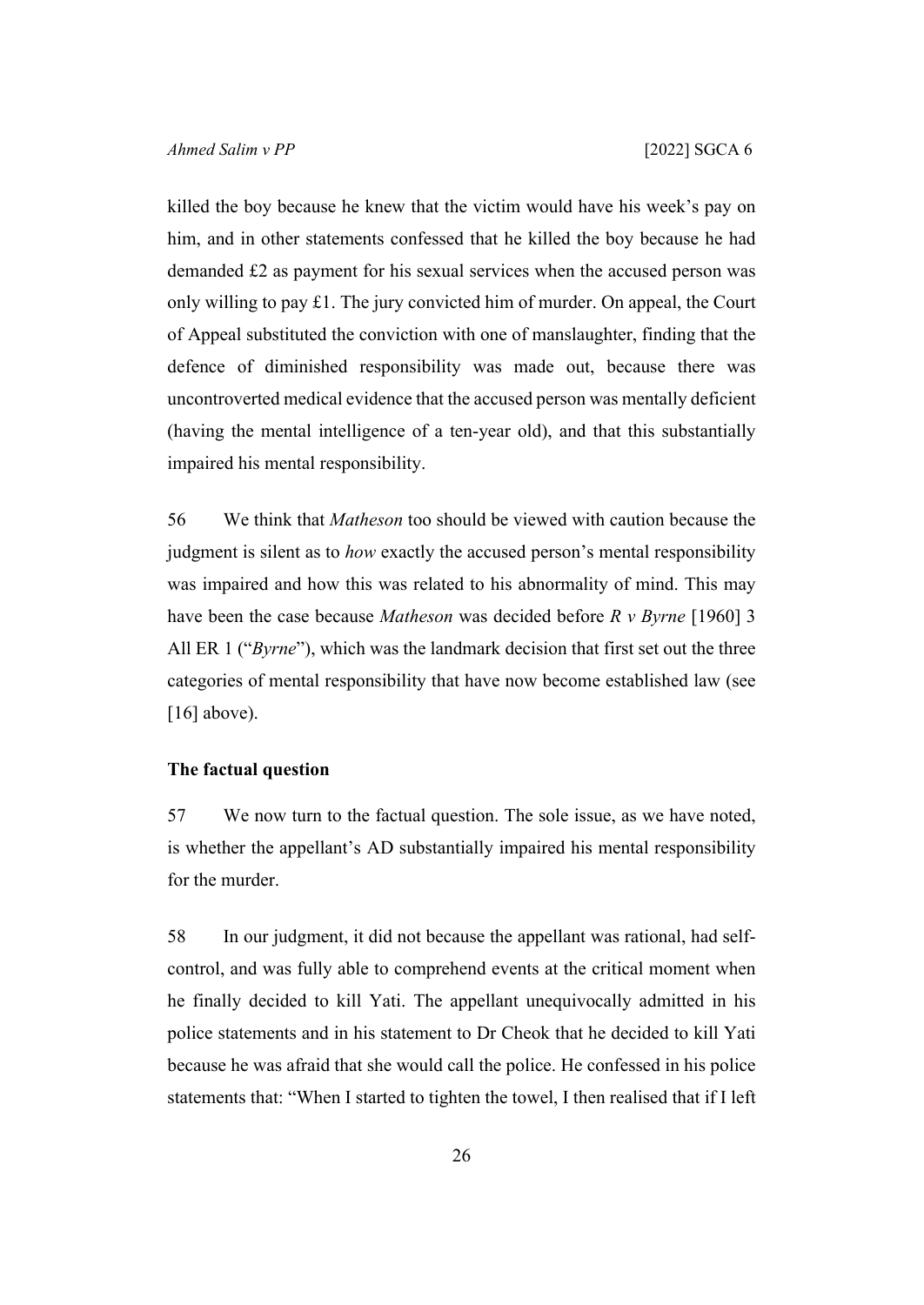her in this circumstance, she would call for police. I decided to kill her". He also said, "When I saw the blood, I knew that 'Yati' would call for police if I let go. So, I pulled tighter". Similarly, he admitted to Dr Cheok that: "I … slapped her. Then I thought if I let her go now, she would call police so I thought, I might as well kill her".

<span id="page-28-0"></span>59 These statements show that he was able to exercise self-control and rational thought throughout the incident right up to the time of the killing, and that he finally decided to kill her because he was afraid that she would call the police if she survived (see also GD at [137]). This was a decision that was made rationally and was fueled by the appellant's very real and logical fear that Yati may indeed call the police if she survived, to report him for assaulting her. It was this real fear, and not his AD, that was the operative cause behind his final decision to kill her at the material time. When the appellant saw the injury, he had caused Yati, he *chose* not to resile because he did not want to face the prospect that Yati would call the police. There was, therefore, no substantial impairment of his mental responsibility for the murder.

<span id="page-28-1"></span>60 This conclusion was corroborated by Dr Cheok's evidence at trial. Dr Cheok attested that he did not think the appellant's AD substantially impaired his mental responsibility for the offence, and in particular, it did not impair either his judgment of what was right or wrong or affect his self-control at the critical point. Dr Cheok reached this conclusion based on the facts which the appellant had narrated as follows:

- (a) the appellant had already thought of killing Yati months before the actual murder;
- (b) he had come up with a decision tree pursuant to which he would kill Yati if she did not agree to restore their relationship;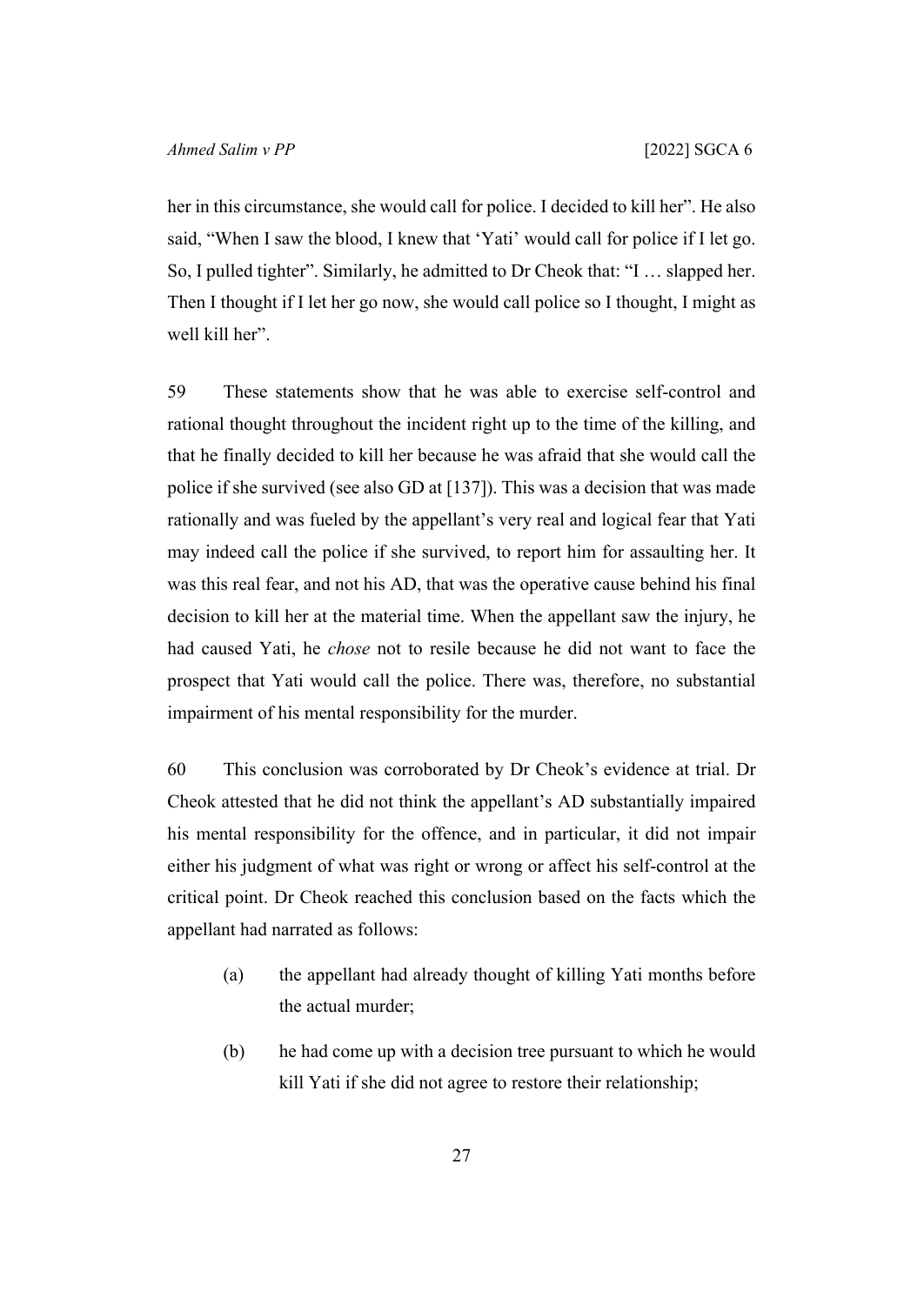- (c) he exhibited self-control on the day of the killing as shown by the two initial acts of strangulation which he was able to stop midway in order to talk to Yati before he finally strangled her to death; and
- (d) he also had the presence of mind to have sex with Yati twice before the final strangulation.

61 During the oral hearing, Mr Thuraisingam focused on segments of Dr Cheok's evidence which, according to Mr Thuraisingam, amounted to an acceptance by Dr Cheok that the appellant had lost his self-control at the critical moment. Dr Cheok agreed that although the appellant had wrapped the towel around Yati's neck a couple of times that day, it was only when Yati told him that that would be the last time they met, that the appellant actually tightened the towel and strangled her *to death*. Dr Cheok also seemed to accept that this was the stressor that "triggered him at that point … [a]nd so he started executing his … plan", and was what "broke the straw on the camel's back". While the appellant "had the capacity minutes ago to restrain himself" and "had exercised control to stop", after Yati told him that that was the last time they would meet, "it started off [the] chain of events that eventually led to the killing". This, it was said, escalated the appellant's anger, depression, and jealousy, and *culminated in the killing*.

62 In our judgment, this submission was misplaced for a number of reasons. First, the question whether there was such impairment as to give rise to the partial defence of diminished responsibility is a question of fact to be resolved by the trial judge as a matter of common sense, having regard to all the evidence, in particular the factual evidence (see [\[34](#page-15-0)] above). In the present case, the irresistible conclusion to be drawn from the appellant's police statements is as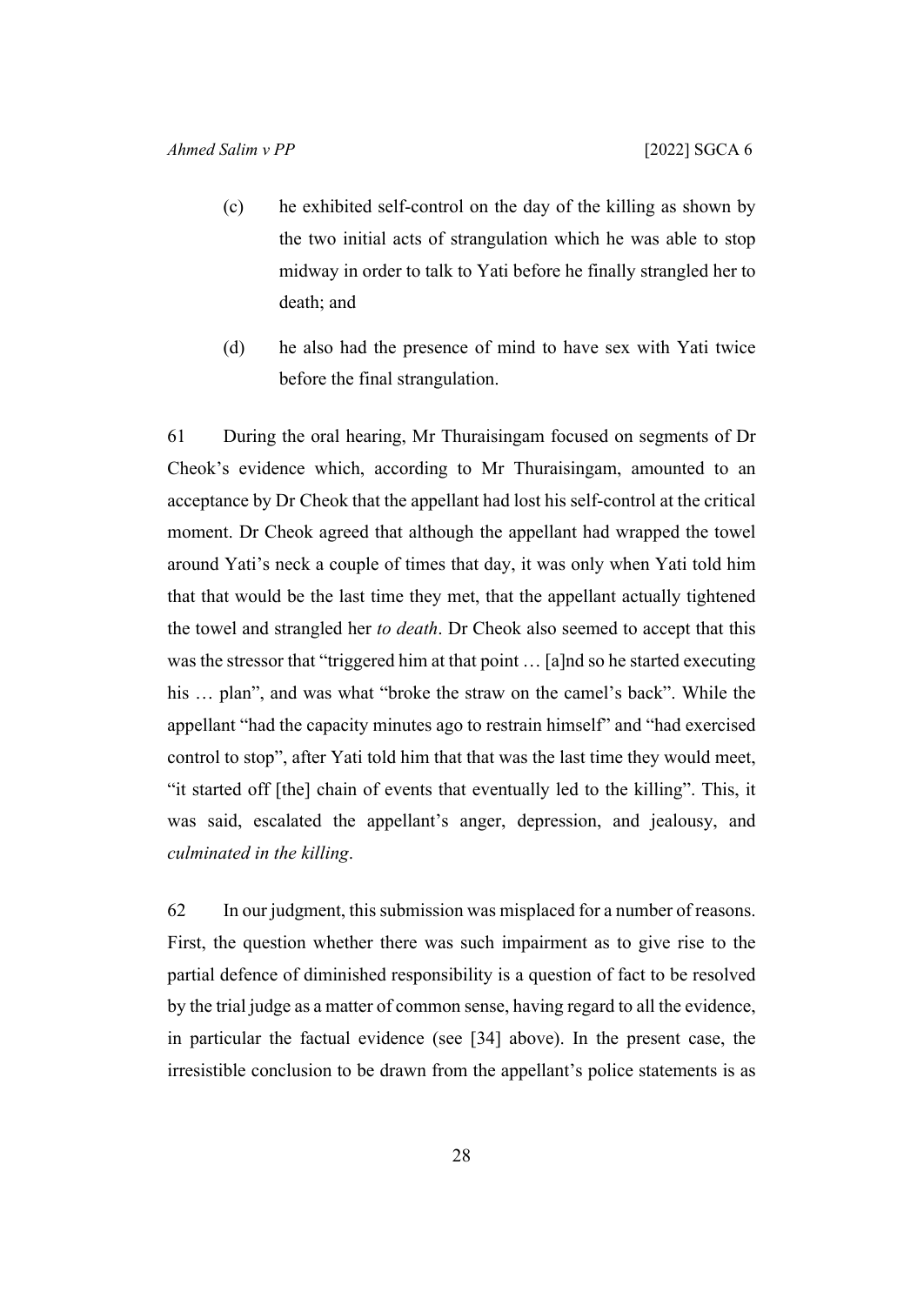we have analysed at [[58\]](#page-27-0)–[[59\]](#page-28-0) above, and this, which concerns a matter of fact, is not affected by what the expert witnesses might have said as a matter of their opinions.

63 Second, Dr Cheok explicitly testified to the contrary in other parts of his evidence (see [[60\]](#page-28-1) above). Further, these segments of Dr Cheok's evidence only go towards showing that the stressor of never seeing Yati again escalated the appellant's anger and triggered him to execute his plan to kill Yati. But Dr Cheok did not say that the appellant had lost self-control even in this context. In fact, his explicit testimony was to the contrary. Finally, the Judge who had the advantage of hearing the evidence did not accept the appellant's case. Having regard to the admissions made by the appellant in his police statements, on no basis can the Judge's finding be said to be against the weight of the evidence. Unsurprisingly, in such instances, an appellate court would not normally interfere with the findings of the trial judge, for good reason: see *Krishnasamy CA* at [7].

<span id="page-30-0"></span>64 We also note for completeness that some of Dr Cheok's observations and responses to the questions at trial may have been based on an incomplete or perhaps incorrect recollection of the events on 30 December 2018. He gave his views upon the factual premise that the appellant had twice threatened to strangle Yati but did not do so, and that it was only *after* Yati told him that that day would be the last time that they would meet, that the appellant strangled Yati. However, this factual premise contradicts Dr Cheok's own case notes which suggest that Yati had *at the beginning of her meeting* with the appellant on 30 December 2018 already told him that that day would be the last time they would meet.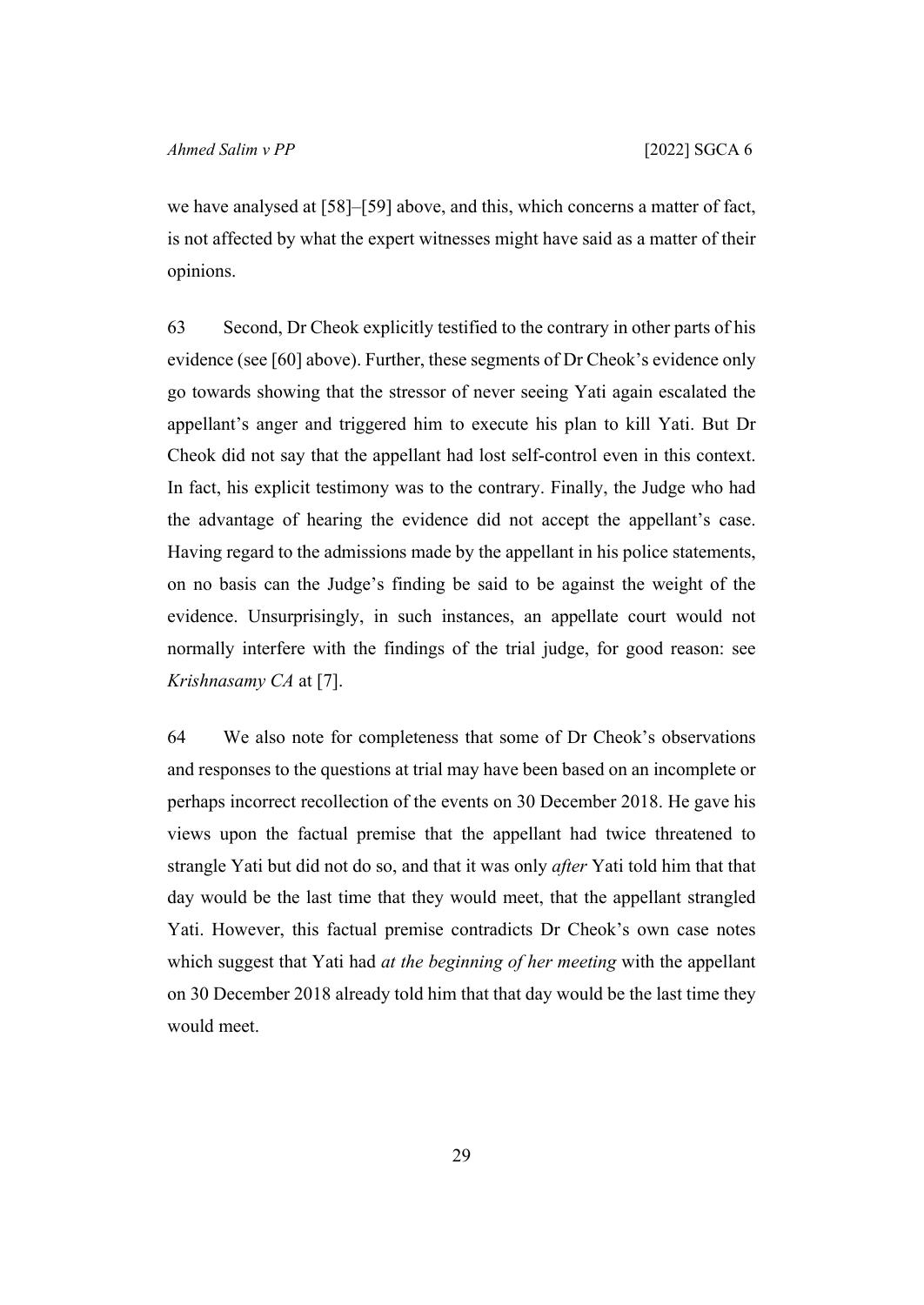65 This factual premise is also inconsistent with the appellant's police statements which make clear that it was not a surprise to him that Yati wanted to break off their relationship on 30 December 2018. The appellant said in his statements that Yati had already told him in the course of a phone call prior to 30 December 2018 that their meeting on 30 December 2018 would be the last time they met. In addition, the statements show that the appellant and Yati had been continually arguing over their relationship issues every day for at least a week prior to the murder, as well as throughout their time in the Hotel, and Yati had already previously informed him unequivocally that she was not willing to restore their relationship. Further, there was no mention *in the statements* that Yati had told the appellant *at the Hotel* on 30 December 2018 that that day would be the last time that they met. Instead, these statements, which Mr Thuraisingam accepts should be treated as accurate (see [[2\]](#page-3-0) above), show that the appellant had already known prior to 30 December 2018 that that would be the last time they met. There was thus no sudden or shocking stressor which would have triggered the appellant, even though there may have been a gradual and deepening realisation that Yati was serious about what she had already told him. This same point was made by the Judge in her GD at [130].

<span id="page-31-0"></span>66 The extract of Dr Cheok's evidence at trial that Mr Thuraisingam sought to rely on should therefore be understood as having been based on an incorrect or incomplete version of the facts. Significantly, it was not highlighted to Dr Cheok at trial that the factual premise based on which he gave his opinion was inconsistent with what the appellant had said in police statements, and also with what the appellant had earlier told Dr Cheok.

67 Next, we turn to the evidence of Dr Ung for the Defence. At trial, Dr Ung testified that the appellant's AD substantially impaired his mental responsibility for his acts in relation to the offence, for two key reasons.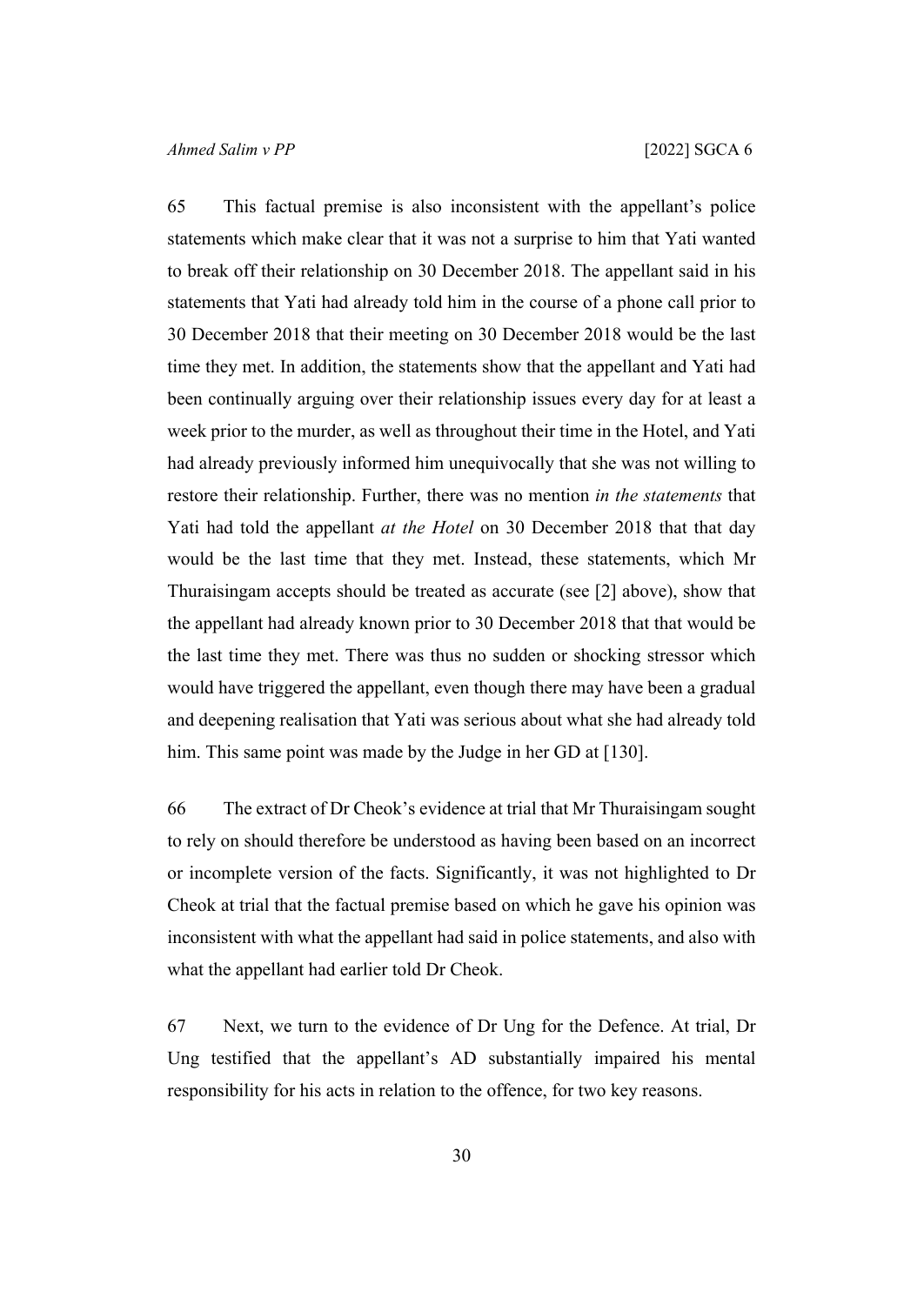(a) First, Dr Ung was of the view that if the appellant did not have AD, he would not even have come up with the decision tree as to the circumstances in which he would kill Yati.

(b) Second, Dr Ung was of the view while the appellant's AD did not impair his self-control *before* or *after* the offence, the critical point of assessment was the time when Yati finally told him that she did not want to continue the relationship with him and that she had another boyfriend. That was when the intensity of the appellant's AD would have peaked, and it was to be expected that he would have had a surge of negative emotions which would compromise his cognitive processes. The appellant's AD thus significantly contributed to the offence by making his emotions more unstable, exacerbating his anger, and reducing his self-control and ability to make appropriate choices.

68 The Judge did not accept Dr Ung's view and we agree with the Judge (GD at [128]–[130]). First, as noted at [\[64](#page-30-0)]–[\[66](#page-31-0)] above, Yati had already told the appellant prior to their meeting at the Hotel on 30 December 2018 that that would be their last meeting. In the premises, there was no factual basis for the allegation of a "surge of negative emotions". Second, even assuming (without accepting) that the appellant's AD did substantially contribute to his decision to formulate the decision tree to kill Yati, and even assuming (also without accepting) that his AD did make his emotions more unstable, the fact remains that the appellant was sufficiently rational and in self-control at the critical time so as to make a conscious decision to carry out the act *so that she would not be able to report his acts of violence to the police* (see [\[58](#page-27-0)]–[\[59](#page-28-0)] above).

69 Finally, we address the appellant's argument that Dr Ung and Dr Cheok had both been unaware that the appellant suffered from problems in his work as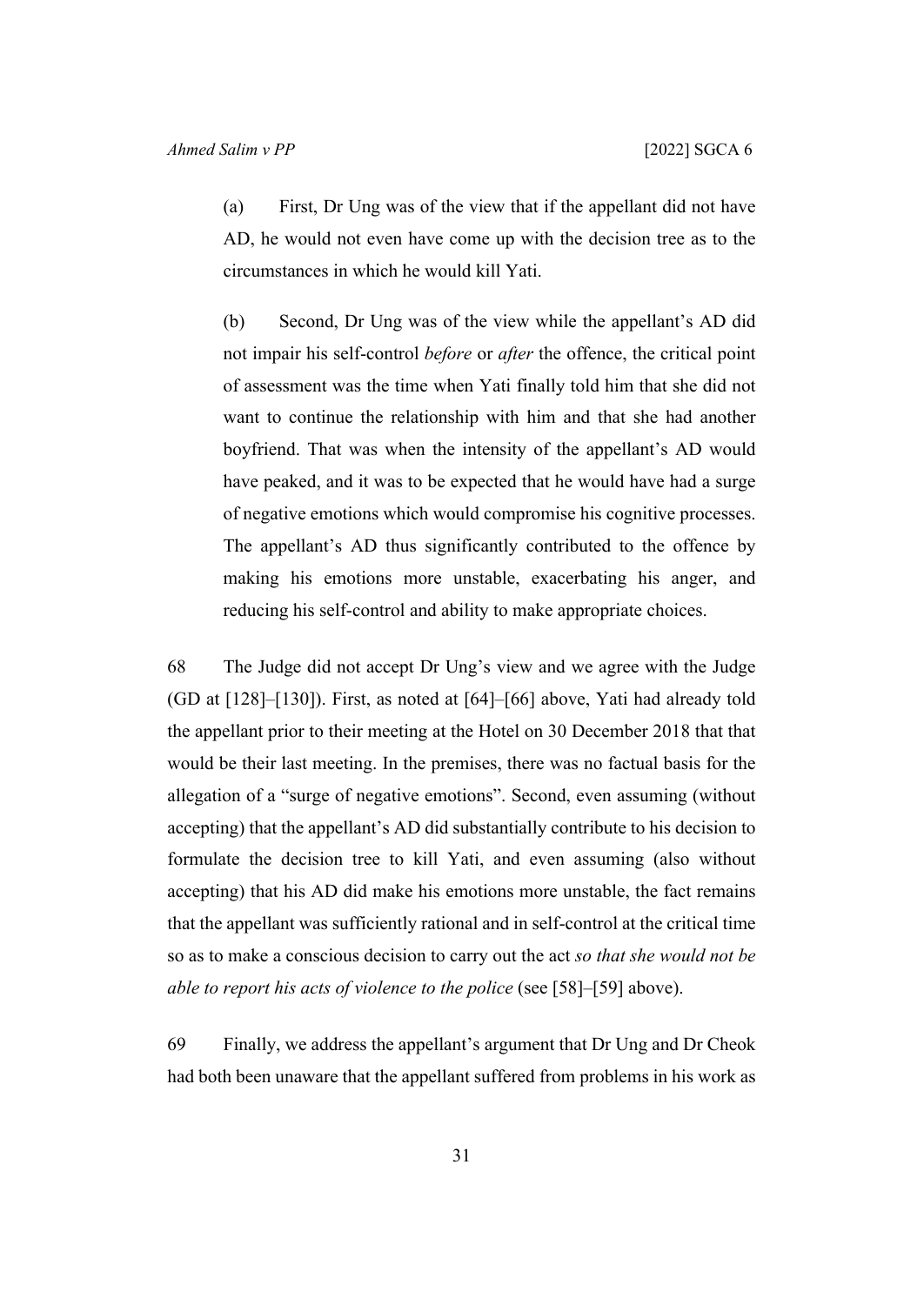a result of his relationship problems, and that their ignorance of this fact may have caused them to underestimate the severity of the appellant's AD.

70 In our judgment, this argument too is without merit. First, the Defence provided no evidence to corroborate the bare claim that the appellant suffered from work problems. Second, even if this were true, neither expert witness had testified as to whether and how they would have diagnosed the severity of the AD differently had they known about the appellant's alleged work problems. It is not for us to speculate as to what the expert witnesses might have said. Third, even if the expert witnesses were to agree that the appellant's AD was more severe than they had known, this would not affect the analysis set out above as to what in fact caused the appellant to decide to kill Yati.

71 For these reasons, we are satisfied that the partial defence of diminished responsibility is not made out and the appeal is therefore dismissed. The conviction under s  $300(a)$  is affirmed as is the mandatory death penalty.

Sundaresh Menon Chief Justice

Andrew Phang Boon Leong Justice of the Court of Appeal

Chao Hick Tin Senior Judge